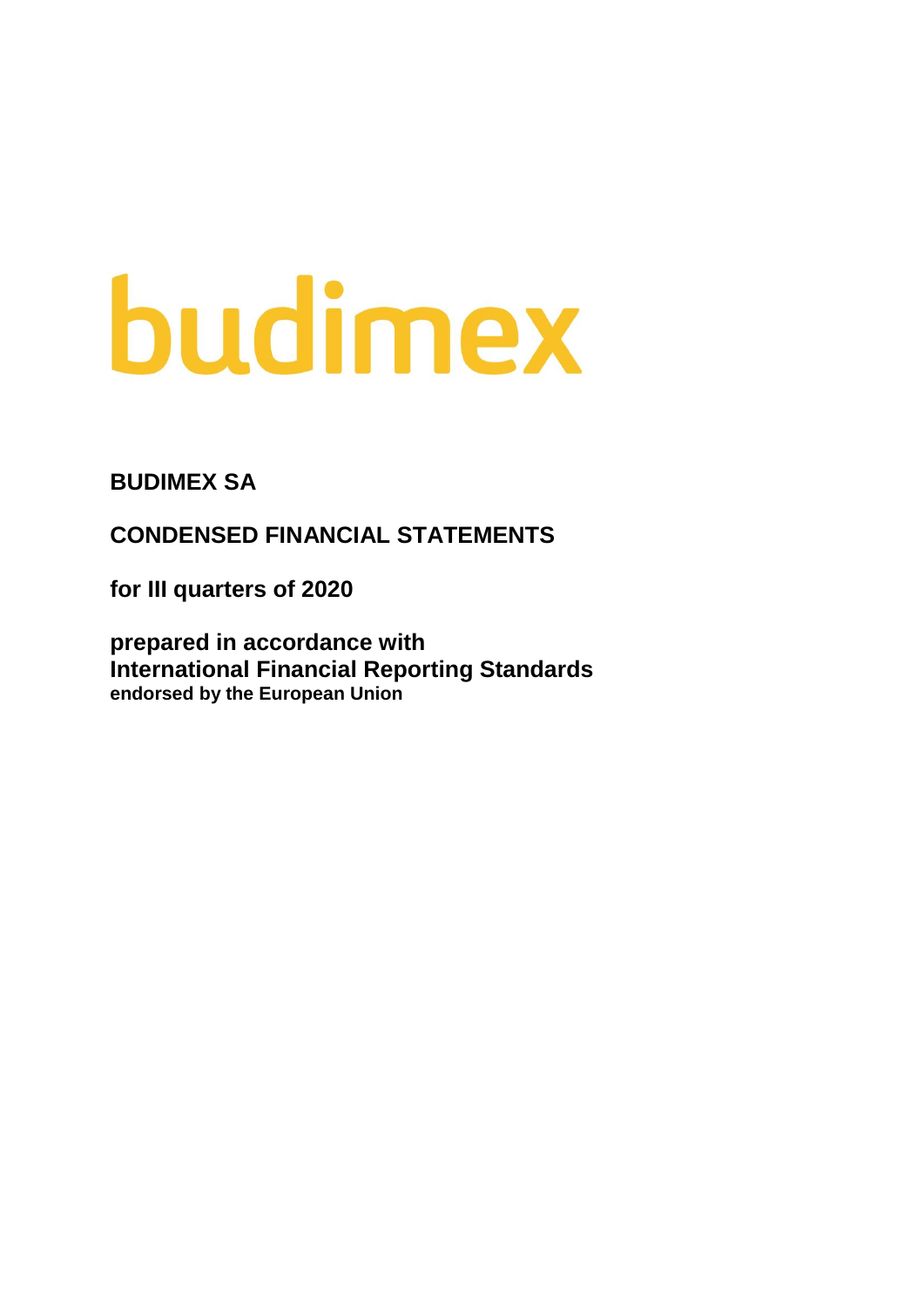# budimex

# **Table of contents**

| 1 <sub>1</sub> |                                                                                                         |  |
|----------------|---------------------------------------------------------------------------------------------------------|--|
| 2.             |                                                                                                         |  |
| 2.1.           |                                                                                                         |  |
| 2.2.           |                                                                                                         |  |
| 2.3.           |                                                                                                         |  |
| 3.             | Net sales of finished goods and services, selling expenses, administrative expenses and profitability 9 |  |
| 4.             |                                                                                                         |  |
| 5.             |                                                                                                         |  |
| 6.             | Other significant information on activity of Budimex SA in the period of three quarters of 2020  11     |  |
| 7.             | Net sales of finished goods, goods for resale, raw materials and services, by category  12              |  |
| 8.             |                                                                                                         |  |
| 9.             | Description of significant achievements or failures of Budimex SA in the III quarter of 2020, key       |  |
|                | events concerning the Company's operations and significant events after 30 September 2020  13           |  |
| 10.            | Proceedings pending as at 30 September 2020 before court, competent arbitration body or any public      |  |
|                |                                                                                                         |  |
| 11.            |                                                                                                         |  |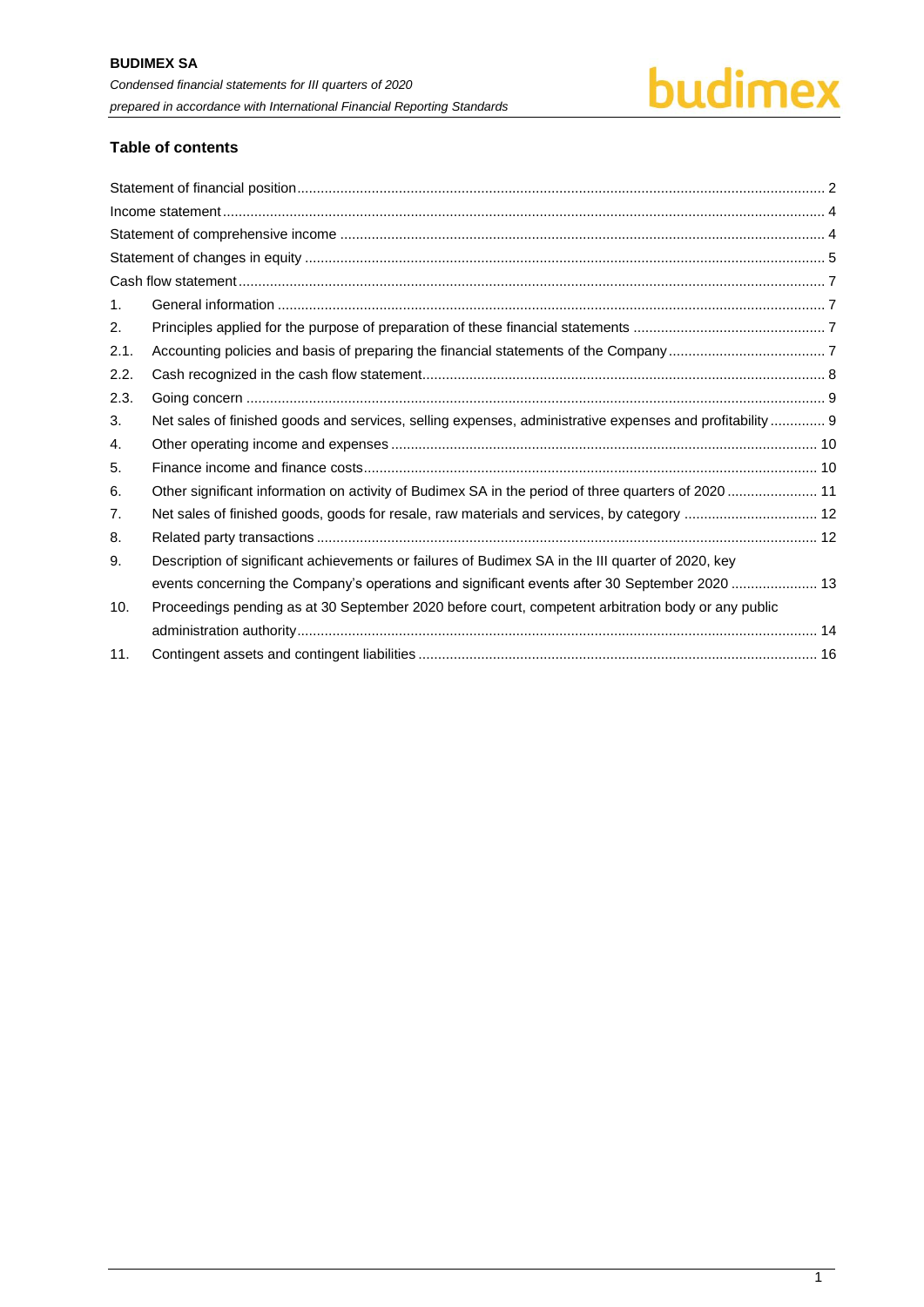*(all amounts are expressed in PLN thousand)*

# <span id="page-2-0"></span>**Statement of financial position**

| <b>ASSETS</b>                         | 30 September 2020<br>unaudited | 31 December 2019<br>audited |
|---------------------------------------|--------------------------------|-----------------------------|
| Non-currents assets (long-term)       |                                |                             |
| Property, plant and equipment         | 228 321                        | 211 609                     |
| Intangible assets                     | 33 735                         | 32 374                      |
| Investments in subsidiaries           | 1 042 419                      | 1 042 194                   |
| Investments in associates             | 191                            | 191                         |
| Investments in other entities         | 4 3 8 5                        | 4 3 8 5                     |
| Other financial assets                | 1850                           | 2 0 3 8                     |
| Trade and other receivables           | 29 915                         | 22 823                      |
| Retentions for construction contracts | 81 089                         | 91 740                      |
| Deferred tax asset                    | 476 622                        | 382 864                     |
| Total non-current assets (long-term)  | 1898527                        | 1790 218                    |
| <b>Current assets</b>                 |                                |                             |
| Inventories                           | 437 410                        | 477 879                     |
| Trade and other receivables           | 834 447                        | 946 350                     |
| Retentions for construction contracts | 36 579                         | 58 023                      |
| Valuation of construction contracts   | 734 074                        | 415 362                     |
| Other financial assets                | 1566                           | 123 638                     |
| Cash and cash equivalents             | 1737618                        | 1 182 654                   |
| Total current assets (short-term)     | 3781694                        | 3 203 906                   |
| <b>TOTAL ASSETS</b>                   | 5 680 221                      | 4 9 9 4 1 2 4               |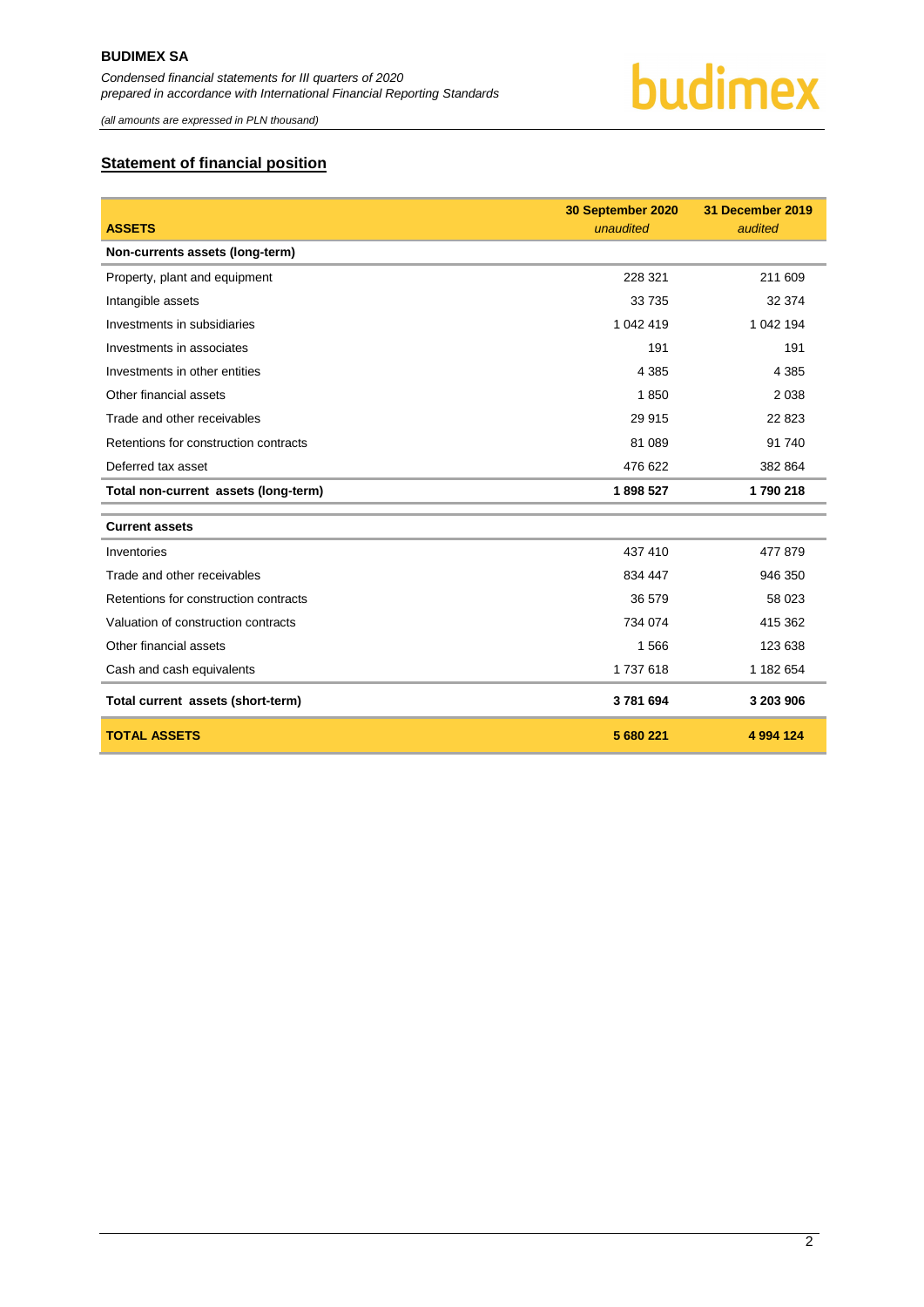*(all amounts are expressed in PLN thousand)*



# **Statement of financial position (cont.)**

| <b>EQUITY AND LIABILITIES</b>                           | 30 September 2020<br>unaudited | 31 December 2019<br>audited |
|---------------------------------------------------------|--------------------------------|-----------------------------|
| <b>Equity</b>                                           |                                |                             |
| <b>Issued capital</b>                                   | 145 848                        | 145 848                     |
| Share premium                                           | 80 199                         | 80 199                      |
| Other reserves                                          | 51 165                         | 51 165                      |
| Cumulative translation differences                      | 6897                           | 7 2 9 3                     |
| Retained earnings                                       | 464 805                        | 393 896                     |
| <b>Total equity</b>                                     | 748 914                        | 678 401                     |
| <b>Liabilities</b>                                      |                                |                             |
| Long-term liabilities                                   |                                |                             |
| Loans, borrowings and other external sources of finance | 114 309                        | 106 211                     |
| Retentions for construction contracts                   | 220 369                        | 213 687                     |
| Provision for long-term liabilities and other charges   | 459 689                        | 353 932                     |
| Retirement benefits and similar obligations             | 11 497                         | 11 497                      |
| Other financial liabilities                             |                                | 197                         |
| <b>Total long-term liabilities</b>                      | 805 864                        | 685 524                     |
|                                                         |                                |                             |
| <b>Short-term liabilities</b>                           |                                |                             |
| Loans, borrowings and other external sources of finance | 60 289                         | 54 253                      |
| Trade and other payables                                | 1 515 624                      | 1 300 098                   |
| Retentions for construction contracts                   | 197 696                        | 206 465                     |
| Provisions for construction contract losses             | 346 312                        | 241 789                     |
| Valuation of construction contracts                     | 1 109 362                      | 952 684                     |
| Deferred income                                         | 541 848                        | 585 910                     |
| Provisions for current liabilities and other charges    | 221 778                        | 208 790                     |
| Current tax liability                                   | 131 177                        | 78 102                      |
| Retirement benefits and similar obligations             | 1 3 2 7                        | 1 3 2 7                     |
| Other financial liabilities                             | 30                             | 781                         |
| <b>Total short-term liabilities</b>                     | 4 125 443                      | 3630199                     |
| <b>Total liabilities</b>                                | 4 931 307                      | 4 315 723                   |

**TOTAL EQUITY AND LIABILITIES 5 680 221 4 994 124**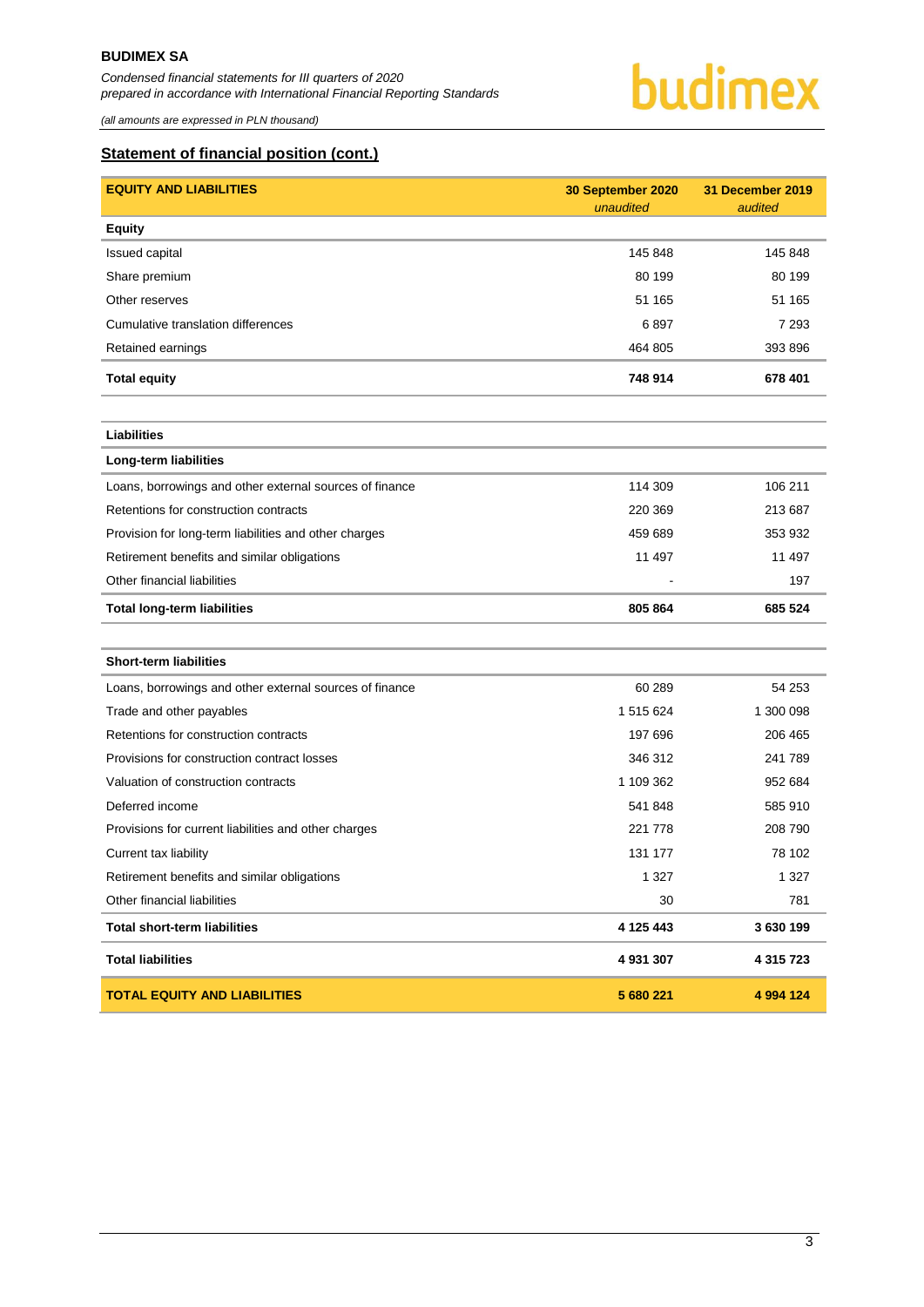*(all amounts are expressed in PLN thousand)*

# <span id="page-4-0"></span>**Income statement**

|                                                                              |             | 9-month period ended<br><b>30 September</b> |             | 3-month period ended<br><b>30 September</b> |           |
|------------------------------------------------------------------------------|-------------|---------------------------------------------|-------------|---------------------------------------------|-----------|
|                                                                              |             | 2020                                        | 2019        | 2020                                        | 2019      |
|                                                                              | <b>Note</b> | unaudited                                   |             | unaudited                                   |           |
| <b>Continuing operations</b>                                                 |             |                                             |             |                                             |           |
| Net sales of finished goods, goods for resale, raw<br>materials and services | 3.7         | 5 318 949                                   | 4 975 374   | 2 067 632                                   | 1958915   |
| Cost of finished goods, goods for resale, raw<br>materials and services sold |             | (4945041)                                   | (4 733 237) | (1907630)                                   | (1860973) |
| Gross profit on sales                                                        |             | 373 908                                     | 242 137     | 160 002                                     | 97942     |
| Selling expenses                                                             | 3           | (7918)                                      | (7819)      | (2658)                                      | (2692)    |
| Administrative expenses                                                      | 3           | (143512)                                    | (110 507)   | (45914)                                     | (12 285)  |
| Other operating income                                                       | 4           | 75 712                                      | 58 837      | 28 210                                      | 23 858    |
| Other operating expenses                                                     | 4           | (103724)                                    | (39344)     | (19979)                                     | (25 810)  |
| <b>Operating profit</b>                                                      |             | 194 466                                     | 143 304     | 119 661                                     | 81 013    |
| Finance income                                                               | 5           | 74 007                                      | 95 343      | 703                                         | 10 705    |
| Finance costs                                                                | 5           | (27418)                                     | (26008)     | (9 102)                                     | (8791)    |
| <b>Gross profit</b>                                                          |             | 241 055                                     | 212 639     | 111 262                                     | 82 927    |
| Income tax                                                                   | 6           | (53729)                                     | (58 877)    | (32 588)                                    | (34301)   |
| Net profit from continuing operations                                        |             | 187 326                                     | 153 762     | 78 674                                      | 48 626    |
| Net profit for the period                                                    |             | 187 326                                     | 153 762     | 78 674                                      | 48 626    |
|                                                                              |             |                                             |             |                                             |           |

budimex

*Basic and diluted earnings per share attributable to the shareholders (in PLN) 7.34 6.02 3.08 1.90*

### <span id="page-4-1"></span>**Statement of comprehensive income**

|                                                                     | 9-month period ended<br><b>30 September</b> |         | 3-month period ended<br><b>30 September</b> |        |
|---------------------------------------------------------------------|---------------------------------------------|---------|---------------------------------------------|--------|
|                                                                     | 2020                                        | 2019    | 2020                                        | 2019   |
|                                                                     | unaudited                                   |         | unaudited                                   |        |
| Net profit for the period                                           | 187 326                                     | 153 762 | 78 674                                      | 48 626 |
| Other comprehensive income for the period, which:                   |                                             |         |                                             |        |
| Will be subsequently reclassified to profit or loss:                |                                             |         |                                             |        |
| Foreign exchange differences on translation of foreign<br>branch    | (396)                                       | 546     | (343)                                       | 393    |
| Deferred tax related to components of other comprehensive<br>income |                                             |         |                                             |        |
| Will not be subsequently reclassified to profit or loss:            |                                             |         |                                             |        |
| Actuarial gains/(losses)                                            |                                             |         |                                             |        |
| Income tax related to components of other comprehensive<br>income   |                                             |         |                                             |        |
| Other comprehensive income, net of tax                              | (396)                                       | 546     | (343)                                       | 393    |
| Total comprehensive income for the period                           | 186930                                      | 154 308 | 78 331                                      | 49 019 |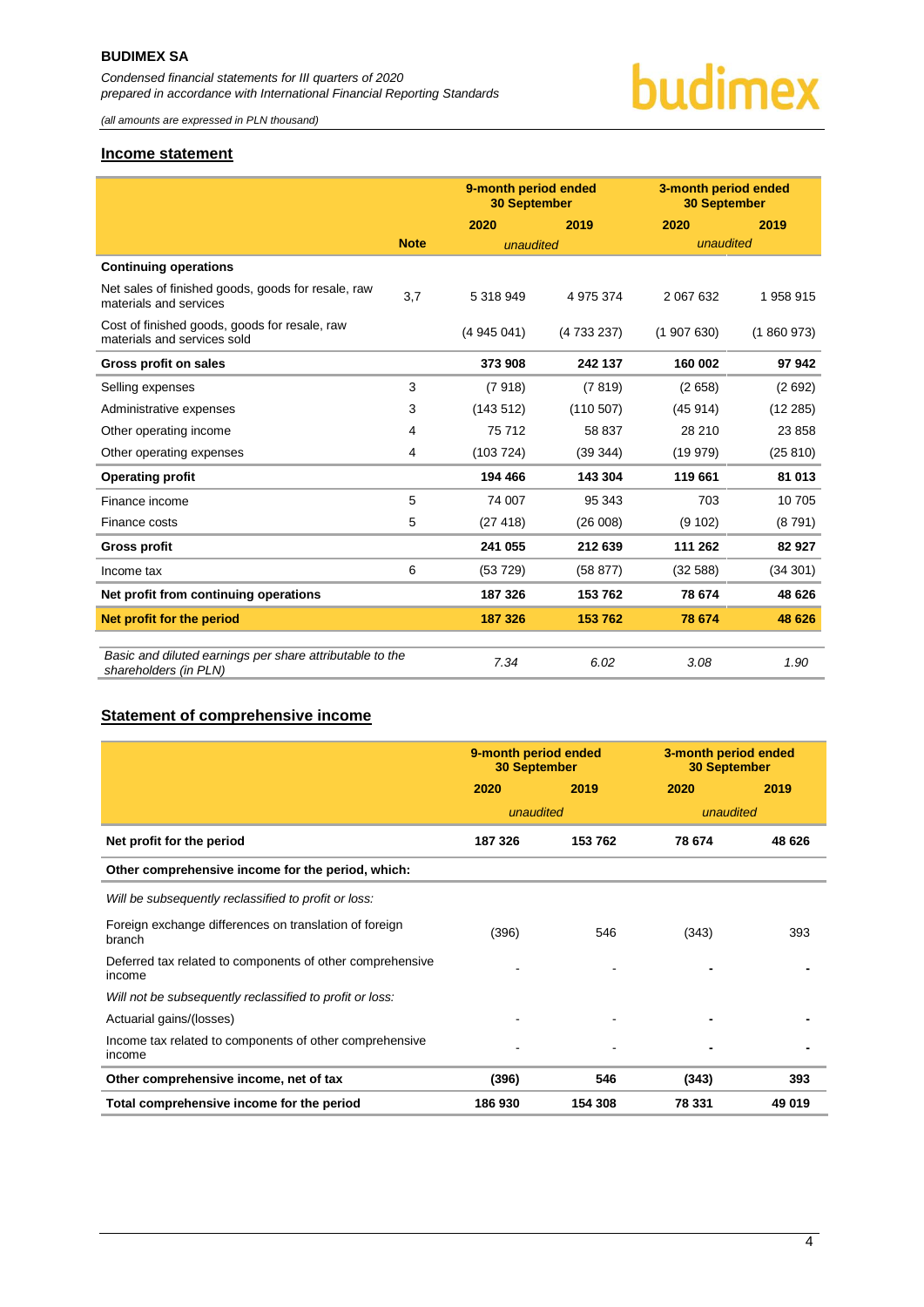*Condensed financial statements for III quarters of 2020 prepared in accordance with International Financial Reporting Standards*

*(all amounts are expressed in PLN thousand)*

budimex

# **Statement of changes in equity**

<span id="page-5-0"></span>

|                                                     | <b>Issued</b><br>capital | <b>Share premium</b>     | <b>Other reserves</b> | <b>Cumulative</b><br>translation<br><b>differences</b> | <b>Retained</b><br>earnings | <b>Total</b><br>equity |
|-----------------------------------------------------|--------------------------|--------------------------|-----------------------|--------------------------------------------------------|-----------------------------|------------------------|
|                                                     |                          |                          |                       |                                                        |                             |                        |
| Balance as at 1 January 2020<br>audited             | 145 848                  | 80 199                   | 51 165                | 7 2 9 3                                                | 393 896                     | 678 401                |
| Profit for the period                               | $\overline{\phantom{a}}$ | $\overline{\phantom{a}}$ | $\blacksquare$        | $\overline{\phantom{a}}$                               | 187 326                     | 187 326                |
| Other comprehensive income                          | $\sim$                   | $\sim$                   | $\sim$                | (396)                                                  | $\sim$                      | (396)                  |
| Total comprehensive income for the period           |                          | $\blacksquare$           | $\blacksquare$        | (396)                                                  | 187 326                     | 186930                 |
| Dividend paid                                       | $\sim$                   | $\sim$                   | $\blacksquare$        | $\sim$                                                 | (116 417)                   | (116 417)              |
| <b>Balance as at 30 September 2020</b><br>unaudited | 145 848                  | 80 199                   | 51 165                | 6897                                                   | 464 805                     | 748 914                |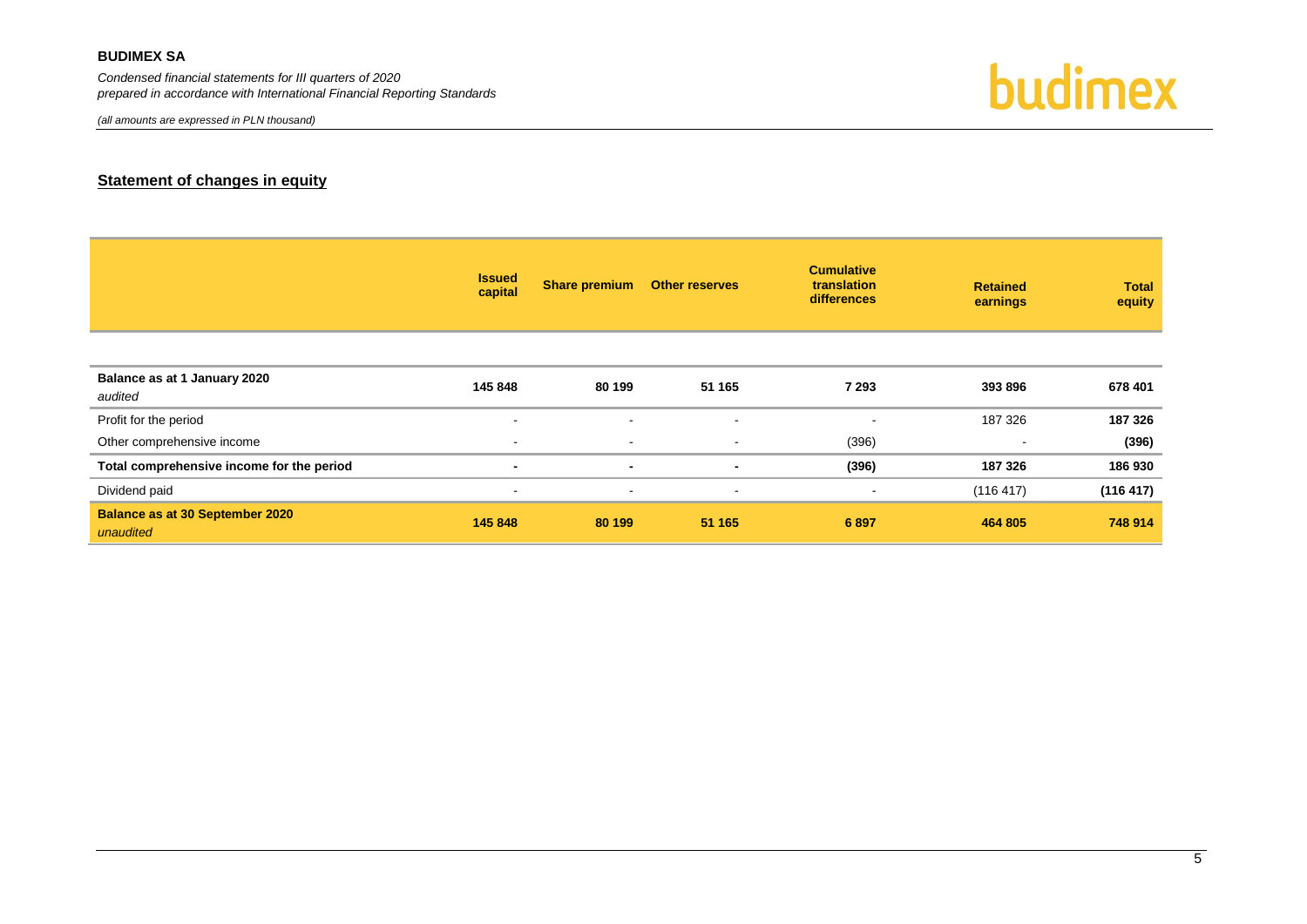*Condensed financial statements for III quarters of 2020 prepared in accordance with International Financial Reporting Standards*



# **Statement of changes in equity (cont.)**

|                                                  | <b>Issued</b><br>capital | <b>Share</b><br>premium  | <b>Other</b><br><b>reserves</b> | <b>Cumulative</b><br>translation<br>differences | <b>Retained</b><br>earnings | <b>Total</b><br>equity |
|--------------------------------------------------|--------------------------|--------------------------|---------------------------------|-------------------------------------------------|-----------------------------|------------------------|
| Balance as at 1 January 2019<br>audited          | 145 848                  | 80 199                   | 51 356                          | 7 1 5 9                                         | 322 012                     | 606 574                |
| Profit for the period                            | $\sim$                   |                          | $\blacksquare$                  | $\blacksquare$                                  | 153 762                     | 153 762                |
| Other comprehensive income                       | $\overline{\phantom{a}}$ | $\blacksquare$           | $\blacksquare$                  | 546                                             |                             | 546                    |
| Total comprehensive income for the period        | $\blacksquare$           | $\blacksquare$           | $\blacksquare$                  | 546                                             | 153 762                     | 154 308                |
| Dividend paid                                    |                          |                          | $\overline{\phantom{a}}$        | $\blacksquare$                                  | (160 839)                   | (160 839)              |
| Balance as at 30 September 2019<br>unaudited     | 145 848                  | 80 199                   | 51 356                          | 7705                                            | 314 935                     | 600 043                |
| Profit for the period                            | $\overline{\phantom{a}}$ |                          |                                 |                                                 | 78 961                      | 78 961                 |
| Other comprehensive income                       | $\sim$                   | $\overline{\phantom{a}}$ | (191)                           | (412)                                           | $\,$ $\,$                   | (603)                  |
| Total comprehensive income for the period        | $\blacksquare$           | $\blacksquare$           | (191)                           | (412)                                           | 78 961                      | 78 358                 |
| <b>Balance as at 31 December 2019</b><br>audited | 145 848                  | 80 199                   | 51 165                          | 7 2 9 3                                         | 393 896                     | 678 401                |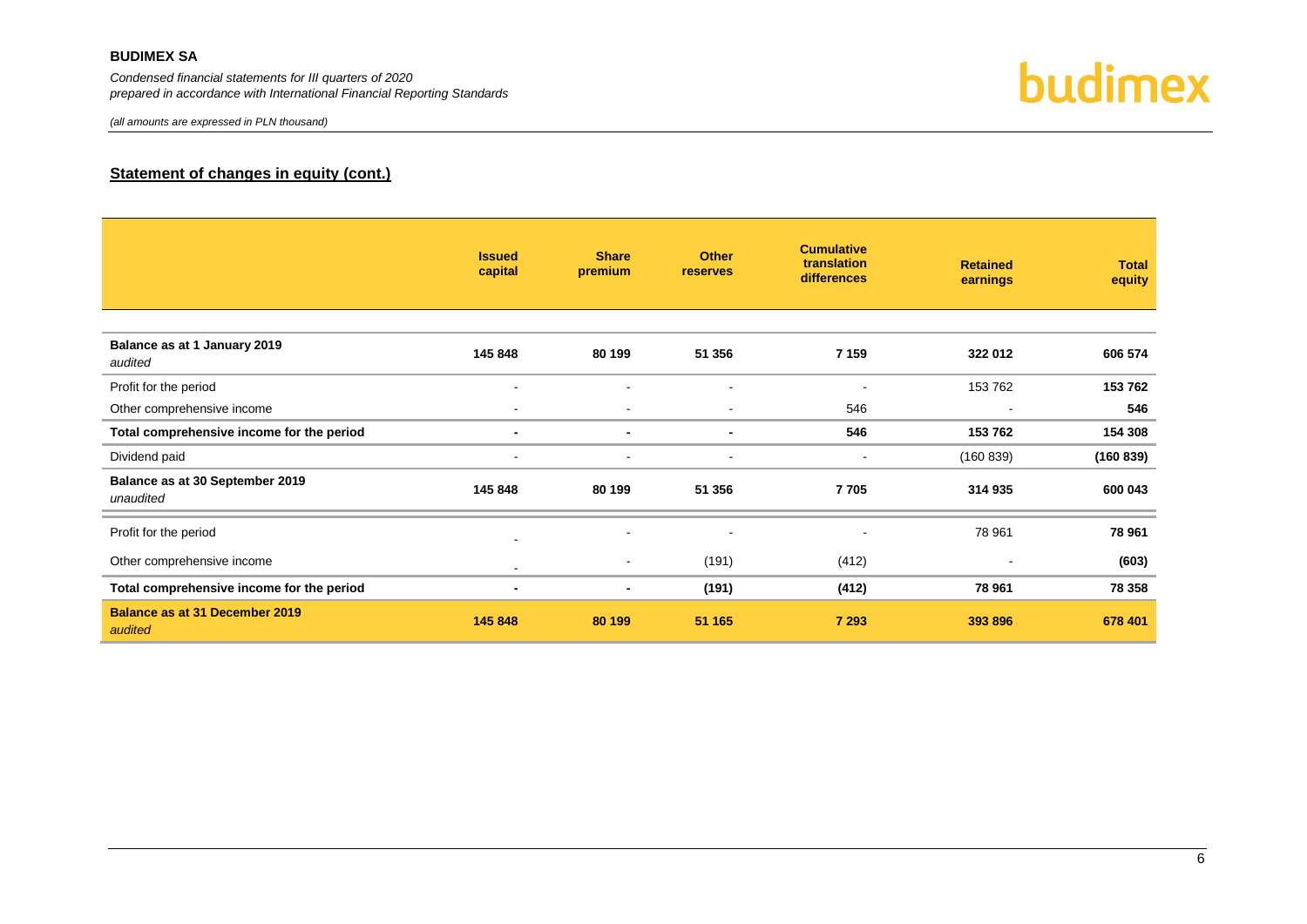# budimex

*(all amounts are expressed in PLN thousand)*

### <span id="page-7-0"></span>**Cash flow statement**

|                                                                                                        | 9-month period ended 30 September |           |
|--------------------------------------------------------------------------------------------------------|-----------------------------------|-----------|
|                                                                                                        | 2020                              | 2019      |
|                                                                                                        | unaudited                         |           |
| <b>CASH FLOW FROM OPERATING ACTIVITIES</b>                                                             |                                   |           |
| Net profit before tax                                                                                  | 241 055                           | 212 639   |
| Adjustments:                                                                                           |                                   |           |
| Depreciation/ amortization                                                                             | 58 193                            | 51 397    |
| Foreign exchange (gains)/ losses                                                                       | 874                               | (510)     |
| Interest and shares in profits (dividends)                                                             | (61584)                           | (81084)   |
| (Profit)/ loss on disposal of investments                                                              | (1432)                            | (3391)    |
| Change in valuation of derivative financial instruments                                                | (2019)                            | 3 0 2 0   |
| Change in provisions and liabilities arising from retirement benefits and similar<br>obligations       | 118 745                           | 59 695    |
| Other adjustments                                                                                      | (403)                             | 581       |
| Operating profit before changes in working capital                                                     | 353 429                           | 242 347   |
| Change in receivables and retentions for construction contracts                                        | 199 673                           | (234795)  |
| Change in inventories                                                                                  | 40 4 69                           | (148762)  |
| Change in retentions for construction contracts and in liabilities, except for loans<br>and borrowings | 213715                            | (74745)   |
| Change in valuation of construction contracts and provision for losses on<br>construction contracts    | (57511)                           | (139000)  |
| Change in deferred income                                                                              | (44062)                           | 142 205   |
| Change in cash and cash equivalents of restricted use                                                  | (40946)                           | (2547)    |
| Cash from / (used in) operations                                                                       | 664767                            | (215 297) |
| Income tax paid                                                                                        | (94 412)                          | (9341)    |
| <b>NET CASH FROM / (USED IN) OPERATING ACTIVITIES</b>                                                  | 570 355                           | (224638)  |
| <b>CASH FLOW FROM INVESTING ACTIVITIES</b>                                                             |                                   |           |
| Proceeds from sale of intangible assets and property, plant and equipment                              | 1659                              | 1664      |
| Purchase of intangible assets and property, plant and equipment                                        | (17483)                           | (13 825)  |
| Proceeds from sale of investment properties                                                            |                                   | 5 3 2 3   |
| Purchase of shares in related parties                                                                  | (225)                             | (98 570)  |
| Purchase of bonds issued by banks                                                                      | (269 079)                         |           |
| Proceeds from bonds issued by banks                                                                    | 388 667                           |           |
| Dividend received                                                                                      |                                   | 1 2 2 6   |
| Loans granted                                                                                          |                                   | (62 000)  |
| Repayment of loans granted                                                                             | 43                                | 12 600    |
| Interest received                                                                                      | 4962                              | 2 3 8 4   |
| <b>NET CASH (USED IN) / FROM INVESTING ACTIVITIES</b>                                                  | 108 544                           | (151 198) |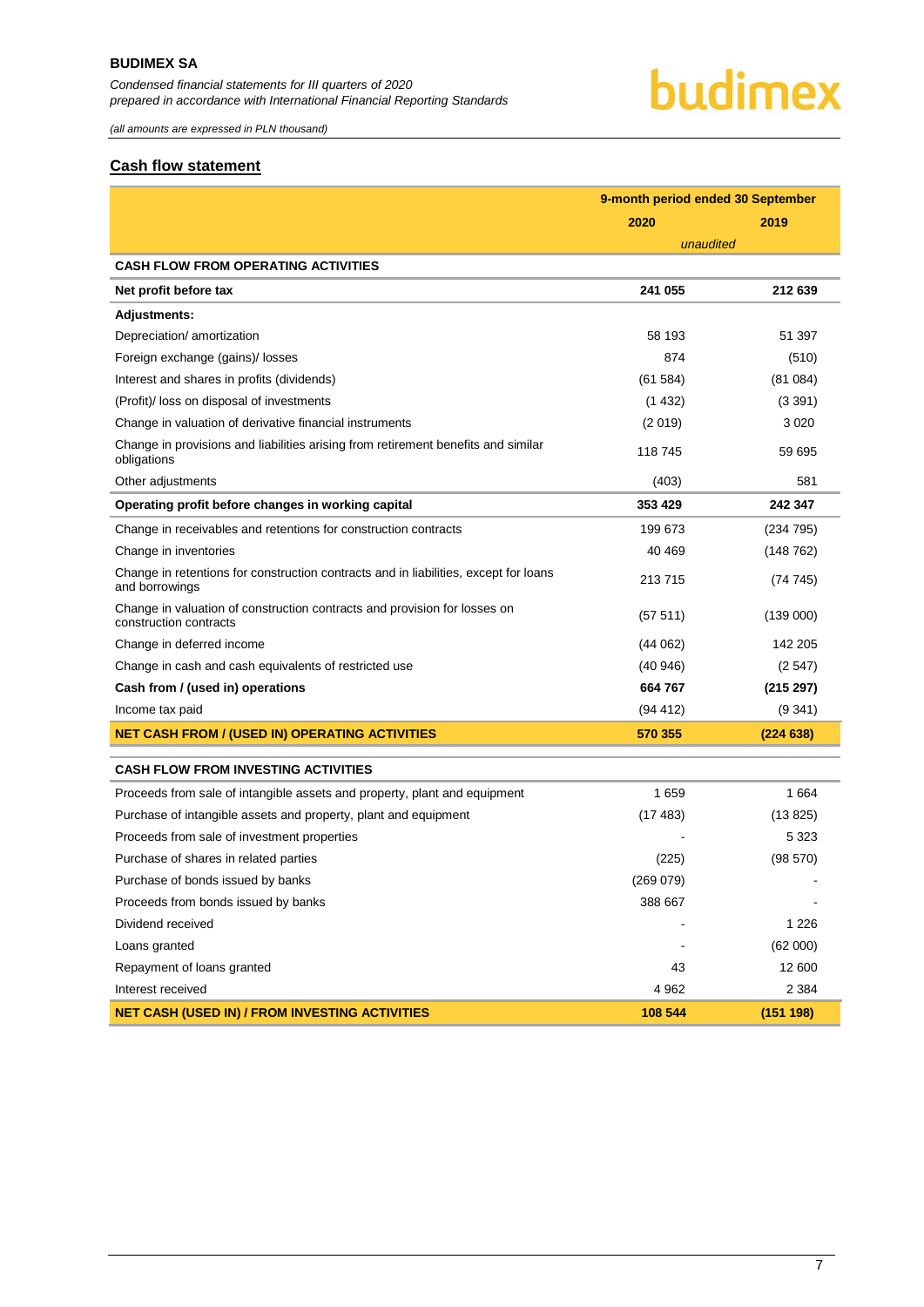

*(all amounts are expressed in PLN thousand)*

### **Cash flow statement (cont.)**

|                                                                | 9-month period ended 30 September |           |
|----------------------------------------------------------------|-----------------------------------|-----------|
|                                                                | 2020                              | 2019      |
|                                                                | unaudited                         |           |
| <b>CASH FLOW FROM FINANCING ACTIVITIES</b>                     |                                   |           |
| Dividends paid                                                 | (116 417)                         | (160 839) |
| Repayment of loans and borrowings                              |                                   | (9 003)   |
| Payment of liabilities under lease                             | (46641)                           | (37069)   |
| Interest paid                                                  | (2808)                            | (3351)    |
| <b>NET CASH USED IN FINANCING ACTIVITIES</b>                   | (165 866)                         | (210 262) |
|                                                                |                                   |           |
| <b>TOTAL NET CASH FLOW</b>                                     | 513 033                           | (586098)  |
| Foreign exchange differences on cash and cash equivalents, net | 985                               | 483       |
| <b>CASH AND CASH EQUIVALENTS - OPENING BALANCE (note 2.2)</b>  | 1 168 231                         | 1 136 291 |
| <b>CASH AND CASH EQUIVALENTS - CLOSING BALANCE (note 2.2)</b>  | 1682249                           | 550 676   |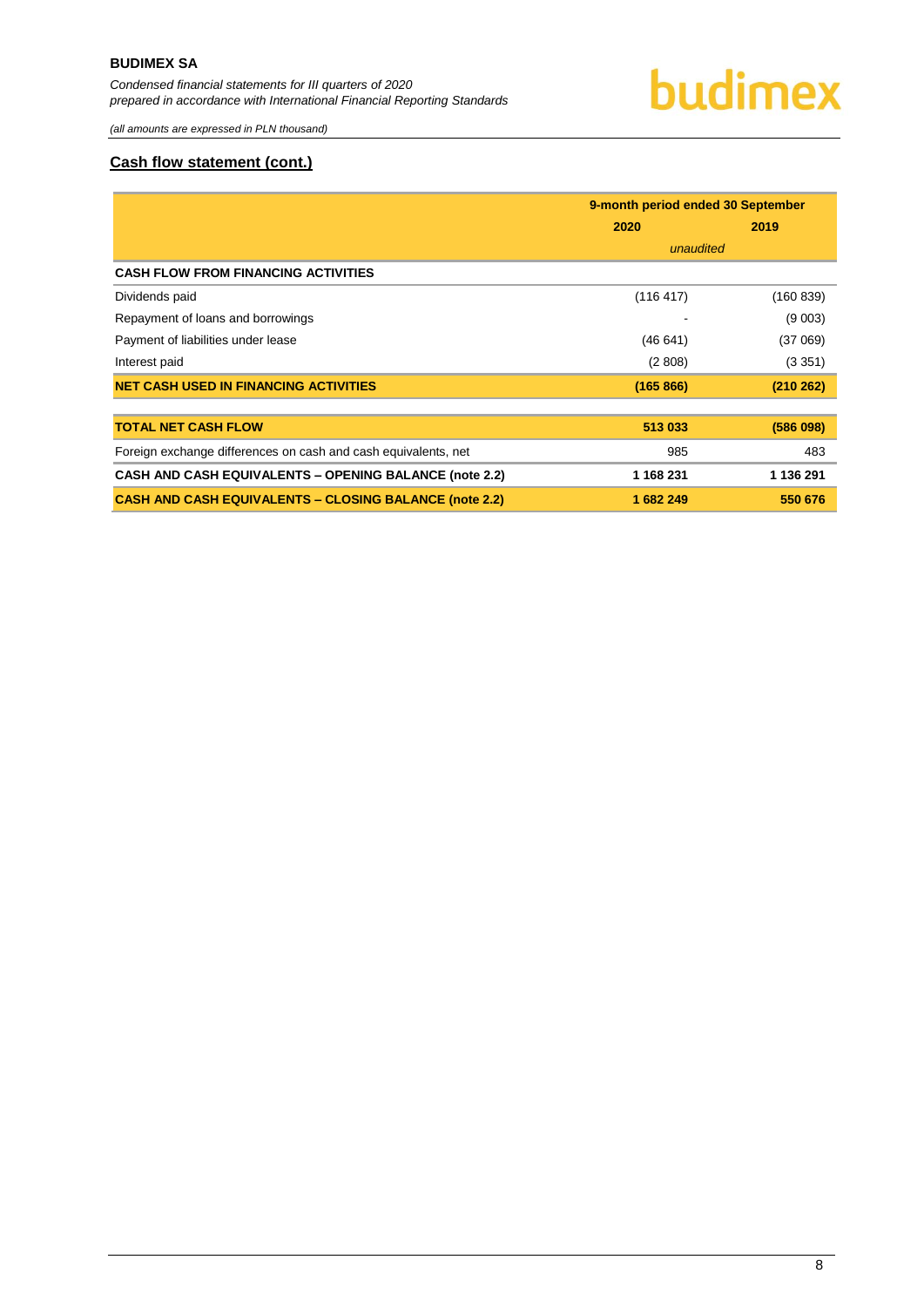*(all amounts are expressed in PLN thousand, unless stated otherwise)*

### <span id="page-9-0"></span>**1. General information**

Budimex SA (the "Company", the "Issuer") with its registered office in Warsaw, Siedmiogrodzka 9, is a joint-stock company entered in the Commercial Register kept by the District Court for the capital city of Warsaw, Commercial Division XII of the National Court Register under No. KRS 0000001764.

Budimex SA is the parent company of the Budimex Group and serves as an advisory, management and financial centre.

The Company has an unlimited period of operation.

The main areas of the Company's business activities are widely understood construction and assembly services realised in the system of general contracting at home and abroad and a limited scope of trading and production.

The Company is part of the Ferrovial Group with Ferrovial SA with its registered office in Madrid, Spain, as its parent company.

### <span id="page-9-2"></span><span id="page-9-1"></span>**2. Principles applied for the purpose of preparation of these financial statements**

# **2.1. Accounting policies and basis of preparing the financial statements of the Company**

These condensed financial statements were prepared in accordance with IAS 34 "Interim Financial Reporting" and appropriate accounting standards applicable for preparation of the interim financial statements adopted by the European Union issued and effective when preparing the interim financial statements applying the same principles for the current and comparable period, except as described below. Details of accounting policies adopted by the Company were described in the financial statements of the Company for the year ended 31 December 2019, published on 26 March 2020.

As at 30 September 2020, 31 December 2019 and 30 September 2019 the Company's standalone data as part of the consortia (treated as a joint operation in accordance with IFRS 11), include also participation in assets, liabilities, revenues and costs of the following joint operations:

| <b>Joint operation</b>                      | Share in the share capital and in the number of votes |                     |                             |  |  |
|---------------------------------------------|-------------------------------------------------------|---------------------|-----------------------------|--|--|
|                                             | <b>30 September</b><br>2020                           | 31 December<br>2019 | <b>30 September</b><br>2019 |  |  |
| Budimex SA Cadagua SA III s.c.              | 99.90%                                                | 99.90%              | 99.90%                      |  |  |
| Budimex SA Cadagua SA IV s.c.               | 99.90%                                                | 99.90%              | 99.90%                      |  |  |
| Budimex SA Cadagua SA V s.c.                | 99.90%                                                | 99.90%              | 99.90%                      |  |  |
| Budimex SA Ferrovial Agroman SA 2 s.c.      | 95.00%                                                | 95.00%              | 95.00%                      |  |  |
| Budimex SA Sygnity SA Sp. j.                | 67.00%                                                | 67.00%              | 67.00%                      |  |  |
| Budimex SA Ferrovial Construccion SA Sp.j.* | 50.00%                                                | 50.00%              | 50.00%                      |  |  |
| Budimex SA Tecnicas Reunidas SA Turów s.c.  | 50.00%                                                | 50.00%              | 50.00%                      |  |  |
| Budimex SA Ferrovial Agroman SA s.c.**      | $\qquad \qquad \blacksquare$                          | 99.98%              | 99.98%                      |  |  |
| Budimex SA Cadagua SA II s.c.***            | $\qquad \qquad \blacksquare$                          | 99.90%              | 99.90%                      |  |  |
| Budimex SA Energetyka 3 Sp.j.****           | ٠                                                     | 50.00%              | 50.00%                      |  |  |

\* on 22 July 2020 the company changed its name to Budimex SA Ferrovial Construccion SA s.j., based on a resolution of its partners.

\*\* on 31 August 2020 the partners of the company Budimex SA Ferrovial Agroman SA s.c. agreed on the dissolution of the company, due to the achievement of the economic purpose for which the company was founded.

\*\*\* on 15 June 2020 the partners of the company Budimex SA Cadagua SA II s.c. agreed on the dissolution of the company on 30 June 2020, due to the achievement of the economic purpose for which the company was founded.

\*\*\*\*on 30 June 2020, the partners of the company Budimex SA Energetyka 3 Sp. j. adopted resolutions on liquidation of company without conducting liquidation proceedings.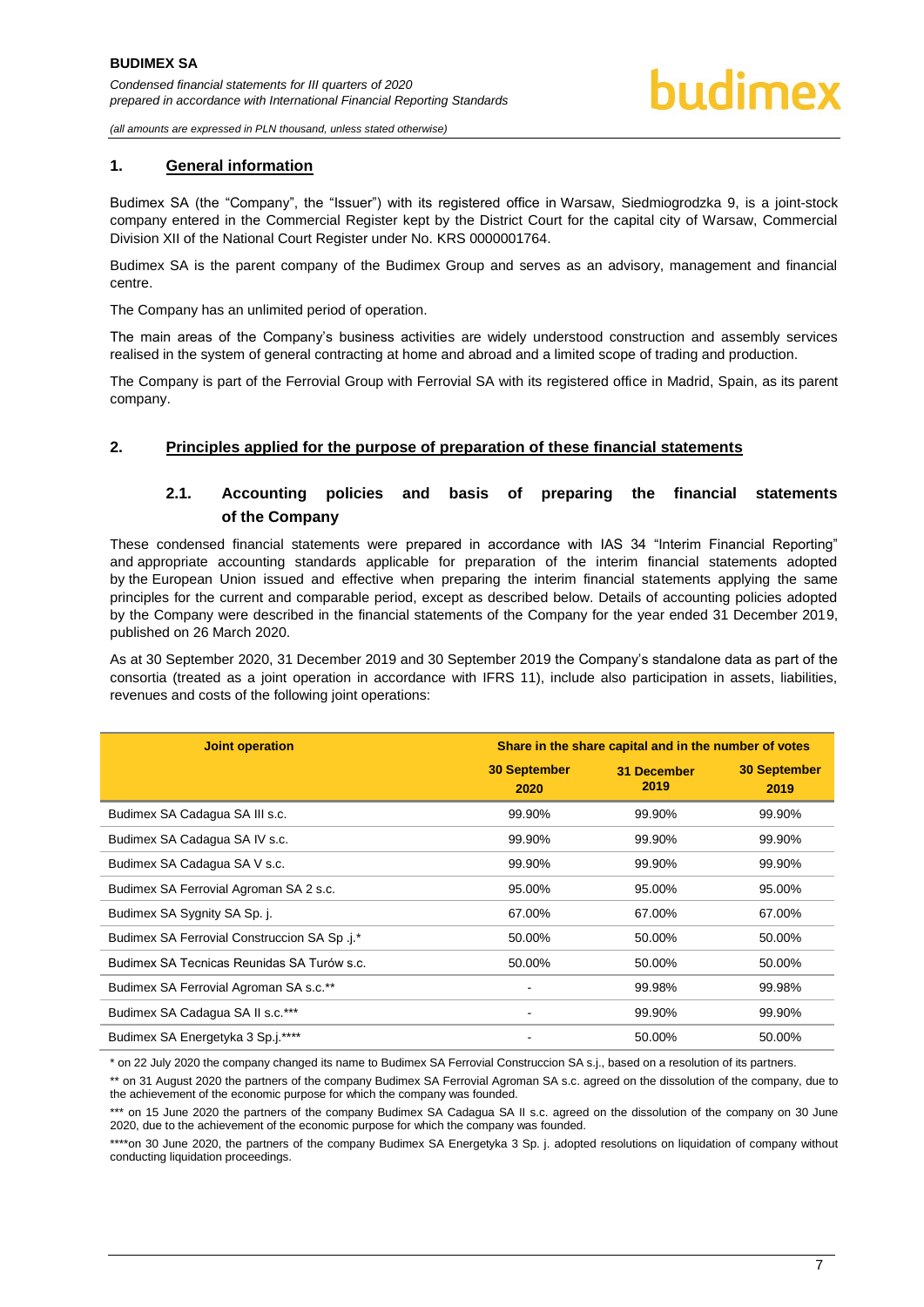*(all amounts are expressed in PLN thousand, unless stated otherwise)*

#### *Amendments to standards effective in 2020*

The Company for the first time adopted changes to standards:

- Amendments to IFRS 9 "Financial Instruments", IAS 39 "Financial Instruments: Recognition and Measurement" and IFRS 7 "Financial Instruments: Disclosures" – Interest Rate Benchmark Reform;
- Amendments to IAS 1 "Presentation of Financial Statements" and IAS 8 "Accounting Policies, Changes in Accounting Estimates and Errors" – Definition of Materiality;
- Amendments to References to the Conceptual Framework in IFRS Standards;
- Amendments to IFRS 3 "Business Combinations";
- Amendments to IFRS 16 "Leases" Covid 19-Related Rent Concessions.

The above amendments to standards did not have a significant impact on the Company's accounting policy applied so far.

### *Standards and Amendments to Standards adopted by the IASB, but not yet endorsed by the EU*

The IFRSs endorsed by the EU do not differ materially from regulations adopted by the International Accounting Standards Board (IASB), except for the below Standards and amendments to Standards, which as at the date of the preparation of these financial statements were not yet adopted for use:

- IFRS 14 "Regulatory deferral accounts" according to the European Commission's decision the endorsement process of the standard will not be initiated until the final version of the standard has been published (effective for annual periods beginning on or after 1 January 2016),
- IFRS 17 "Insurance contracts" (effective for annual periods beginning on or after 1 January 2023),
- Amendments to IFRS 10 "Consolidated financial statements" and IAS 28 "Investments in associates and joint ventures" – Sale or contribution of assets between an investor and its associate or joint venture – the endorsement process has been postponed by the EU indefinitely – the effective date has been postponed by the IASB indefinitely,
- Amendments to IAS 1 "Presentation of Financial Statements" Classification of Liabilities as Current or Non-current and Classification of Liabilities as Current or Non-current - Deferral of Effective Date (effective for annual periods beginning on or after 1 January 2023),
- Amendments to IFRS 3 "Business Combinations", IAS 16 "Property, Plant and Equipment" and IAS 37 "Provisions, Contingent Liabilities and Contingent Assets" (effective for annual periods beginning on or after 1 January 2022),
- Annual Improvements to IFRSs (Cycle 2018-2020), effective for annual periods beginning on or after 1 January 2022,
- Amendments to IFRS 4 "Insurance Contracts" deferral of IFRS 9 (effective for annual periods beginning on or after 1 January 2021),
- Amendments to IFRS 9, IAS 39, IFRS 7, IFRS 4 and IFRS 16 Interest Rate Benchmark Reform Phase 2 (effective for annual periods beginning on or after 1 January 2021).

The above standards and amendments to standards would not have any material impact on the financial statements, had they been applied by the Company at the reporting date.

#### **2.2. Cash recognized in the cash flow statement**

<span id="page-10-0"></span>The Company recognizes cash of restricted use (including cash of the consortia in the portion attributable to other consortium members and split payment bank accounts) in the statement of financial position under cash and cash equivalents. For the purpose of the statement of cash flow – the balance of cash at the beginning and at the end of the reporting period is reduced by cash of restricted use, and its change in the statement of financial position is recognized under cash flow from operating activities.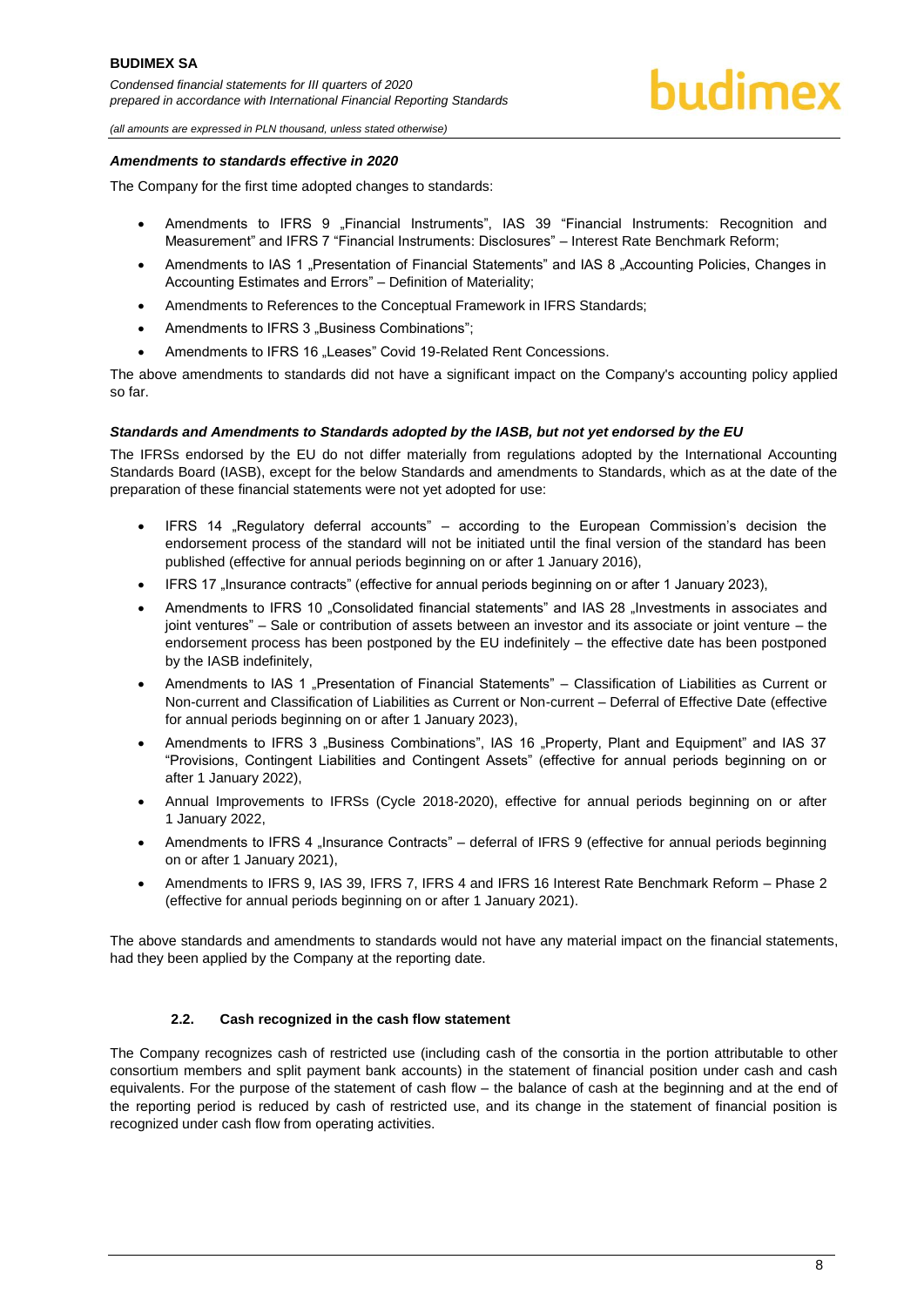# hudimex

*(all amounts are expressed in PLN thousand, unless stated otherwise)*

|                                                        | <b>30 September</b><br>2020 | 31 December<br>2019 | <b>30 September</b><br>2019 |
|--------------------------------------------------------|-----------------------------|---------------------|-----------------------------|
| Cash recognised in the statement of financial position | 1737618                     | 1 182 654           | 576 527                     |
| Cash and cash equivalents of restricted use            | (55369)                     | (14423)             | (25851)                     |
| Cash recognised in the statement of cash flow          | 1682249                     | 1 168 231           | 550 676                     |

### **2.3. Going concern**

<span id="page-11-0"></span>The financial statements of the Company were prepared on the assumption that the Company will continue as a going concern in the foreseeable future. As at the date of preparation of the financial statements, the Management Board of the Company is not aware of any facts or circumstances that would indicate a threat to the Company's continued activities after the reporting date, due to an intended or compulsory withdrawal from or a significant limitation in its activities. COVID-19 pandemic has not had any impact on the going concern assumption of the Company.

As at 30 September 2020 the excess of the current liabilities over the current assets amounted to PLN 343 749 thousand. Taking into consideration good financial position of the Budimex Group related to liquidity, of which the excess of current assets over current liabilities as at 30 September 2020 amounted to PLN 595 147 thousand, the Company's Management Board does not state as at the date of signing the financial statements any threat to Company's ability to continue as a going concern.

# <span id="page-11-1"></span>**3. Net sales of finished goods and services, selling expenses, administrative expenses and profitability**

Sale of construction-assembly services in Poland is characterized by seasonality mainly connected with atmosphere conditions and the highest revenues are usually achieved in the second and third quarter, while the lowest – in the first quarter.

### *Revenues and profitability*

|                                          | 9-month period ended |                                   |             |                                                     |          |            |
|------------------------------------------|----------------------|-----------------------------------|-------------|-----------------------------------------------------|----------|------------|
|                                          | 2020                 | 30 September 30 September<br>2019 |             | Change % 30 September 30 September Change %<br>2020 | 2019     |            |
| Net sales of finished goods and services | 5 318 949            | 4 975 374                         | 6.91%       | 2 067 632                                           | 1958915  | 5.55%      |
| Gross profit on sales                    | 373 908              | 242 137                           | 54.42%      | 160 002                                             | 97 942   | 63.36%     |
| <b>Gross profitability on sales</b>      | 7.03%                | 4.87%                             | 2.16 p.p.   | 7.74%                                               | $5.00\%$ | 2.74 p.p.  |
| Operating profit                         | 194 466              | 143 304                           | 35.70%      | 119 661                                             | 81 013   | 47.71%     |
| <b>Operating profitability</b>           | 3.66%                | 2.88%                             | $0.78$ p.p. | 5.79%                                               | 4.14%    | 1.65 p.p.  |
| Net profit                               | 187 326              | 153 762                           | 21.83%      | 78 674                                              | 48 626   | 61.79%     |
| <b>Net profitability</b>                 | 3.52%                | 3.09%                             | $0.43$ p.p. | 3.81%                                               | 2.48%    | $1.33$ p.p |

### *Selling and administrative expenses*

|                                                                                              | 2020      | 9-month period ended<br>30 September 30 September<br>2019 | Change %    | 3-month period ended<br>30 September 30 September<br>2020 | 2019          | Change %    |
|----------------------------------------------------------------------------------------------|-----------|-----------------------------------------------------------|-------------|-----------------------------------------------------------|---------------|-------------|
| Selling expenses                                                                             | (7 918)   | (7819)                                                    | 1.27%       | (2658)                                                    | (2692)        | (1.26%)     |
| Administrative expenses                                                                      | (143512)  | $(110 507)^*$                                             | 29.87%      | (45914)                                                   | $(12\ 285)^*$ | 273.74%     |
| Total selling & administrative expenses                                                      | (151 430) | (118326)                                                  | 27.98%      | (48572)                                                   | (14977)       | 224.31%     |
| Share of selling & administrative<br>expenses in net sales of finished goods<br>and services | 2.85%     | 2.38%                                                     | $0.47$ p.p. | 2.35%                                                     | 0.76%         | $1.59$ p.p. |

\*the amounts include an adjustment of the license fee of PLN 34 818 thousand.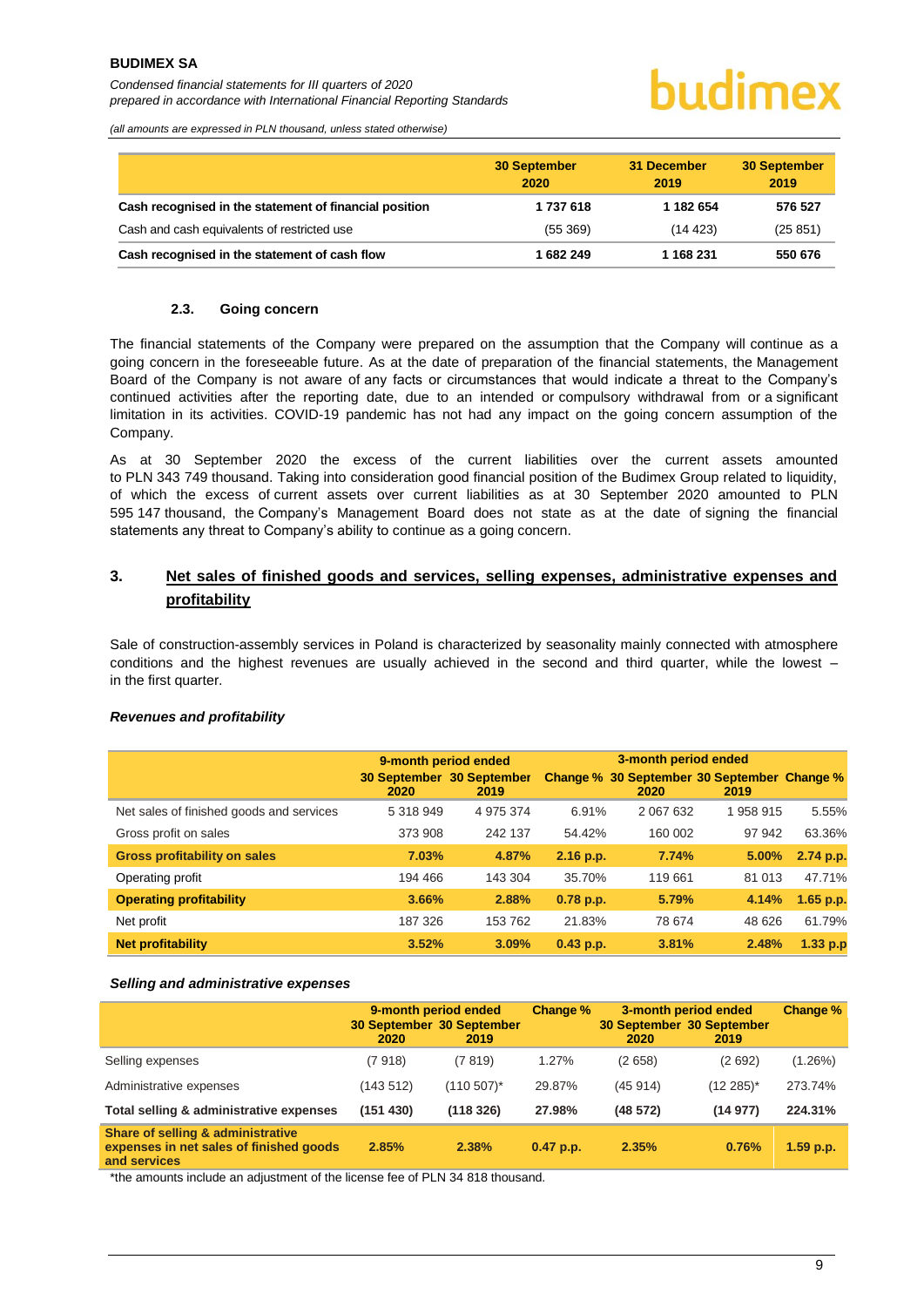# budimex

*(all amounts are expressed in PLN thousand, unless stated otherwise)*

### <span id="page-12-0"></span>**4. Other operating income and expenses**

#### *Other operating income*

|                                                        | 9-month period ended        |                             | 3-month period ended        |                             |
|--------------------------------------------------------|-----------------------------|-----------------------------|-----------------------------|-----------------------------|
|                                                        | <b>30 September</b><br>2020 | <b>30 September</b><br>2019 | <b>30 September</b><br>2020 | <b>30 September</b><br>2019 |
| Gains on the sale of non-financial non-current assets  | 1 3 9 0                     | 3581                        | 381                         | 298                         |
| Reversal of impairment write-downs against receivables | 2 4 0 6                     | 7950                        | 709                         | 763                         |
| Reversal of provisions for penalties and sanctions     | 44 657                      | 11 507                      | 18 649                      | 5841                        |
| Penalties/compensations awarded                        | 21 7 21                     | 29 391                      | 6 3 0 4                     | 15 696                      |
| Statute-barred liabilities written-off                 | 638                         | 4675                        | 211                         | 329                         |
| Gains on derivative financial instruments              | 3 1 4 2                     | 539                         | 1 7 7 9                     | 534                         |
| Subsidies received                                     | 127                         | 539                         | 127                         |                             |
| Other                                                  | 1631                        | 655                         | 50                          | 397                         |
| <b>Total</b>                                           | 75 712                      | 58 837                      | 28 210                      | 23 858                      |

### *Other operating expences*

|                                                    | 9-month period ended<br><b>30 September</b><br>2020 | <b>30 September</b><br>2019 | 3-month period ended<br><b>30 September</b><br>2020 | 30 September<br>2019 |
|----------------------------------------------------|-----------------------------------------------------|-----------------------------|-----------------------------------------------------|----------------------|
| Impairment write-downs against receivables         | (27 410)                                            | (2894)                      | (5991)                                              | 372                  |
| Impairment write-downs against inventory           | (2923)                                              |                             | (2923)                                              |                      |
| Compensations and liquidated damages paid          | (17890)                                             | (6193)                      | (598)                                               | (2115)               |
| Donations                                          | (3038)                                              | (640)                       | (158)                                               | (224)                |
| Court charges                                      | (618)                                               | (1752)                      | (239)                                               | (636)                |
| Creation of provisions for penalties and sanctions | (50455)                                             | (27798)                     | (9363)                                              | (23 204)             |
| Creation of provisions for litigation              | (1376)                                              |                             | (705)                                               |                      |
| Other                                              | (14)                                                | (67)                        | (2)                                                 | (3)                  |
| <b>Total</b>                                       | (103 724)                                           | (39344)                     | (19979)                                             | (25810)              |

All valued derivative instrument contracts were classified as level 2 in the fair value hierarchy. During the 9 months ended 30 September 2020 and 30 September 2019, there was no transfer between Level 1 and Level 2 of fair value measurements, and no transfer into and out of Level 3 of fair value measurement. The fair value of financial instruments owned by the Company is similar to their carrying value.

### <span id="page-12-1"></span>**5. Finance income and finance costs**

### *Finance income*

|                        | 9-month period ended        |                      | 3-month period ended |                             |  |
|------------------------|-----------------------------|----------------------|----------------------|-----------------------------|--|
|                        | <b>30 September</b><br>2020 | 30 September<br>2019 | 30 September<br>2020 | <b>30 September</b><br>2019 |  |
| <b>Dividends</b>       | 63 192                      | 80 125               | $\blacksquare$       | 4 4 6 3                     |  |
| Interest earned        | 9070                        | 14 513               | 1 2 4 7              | 5 5 3 7                     |  |
| Foreign exchange gains | 1 7 4 3                     | 705                  | (546)                | 705                         |  |
| Other                  | 2                           | ۰                    | 2                    |                             |  |
| <b>Total</b>           | 74 007                      | 95 343               | 703                  | 10 705                      |  |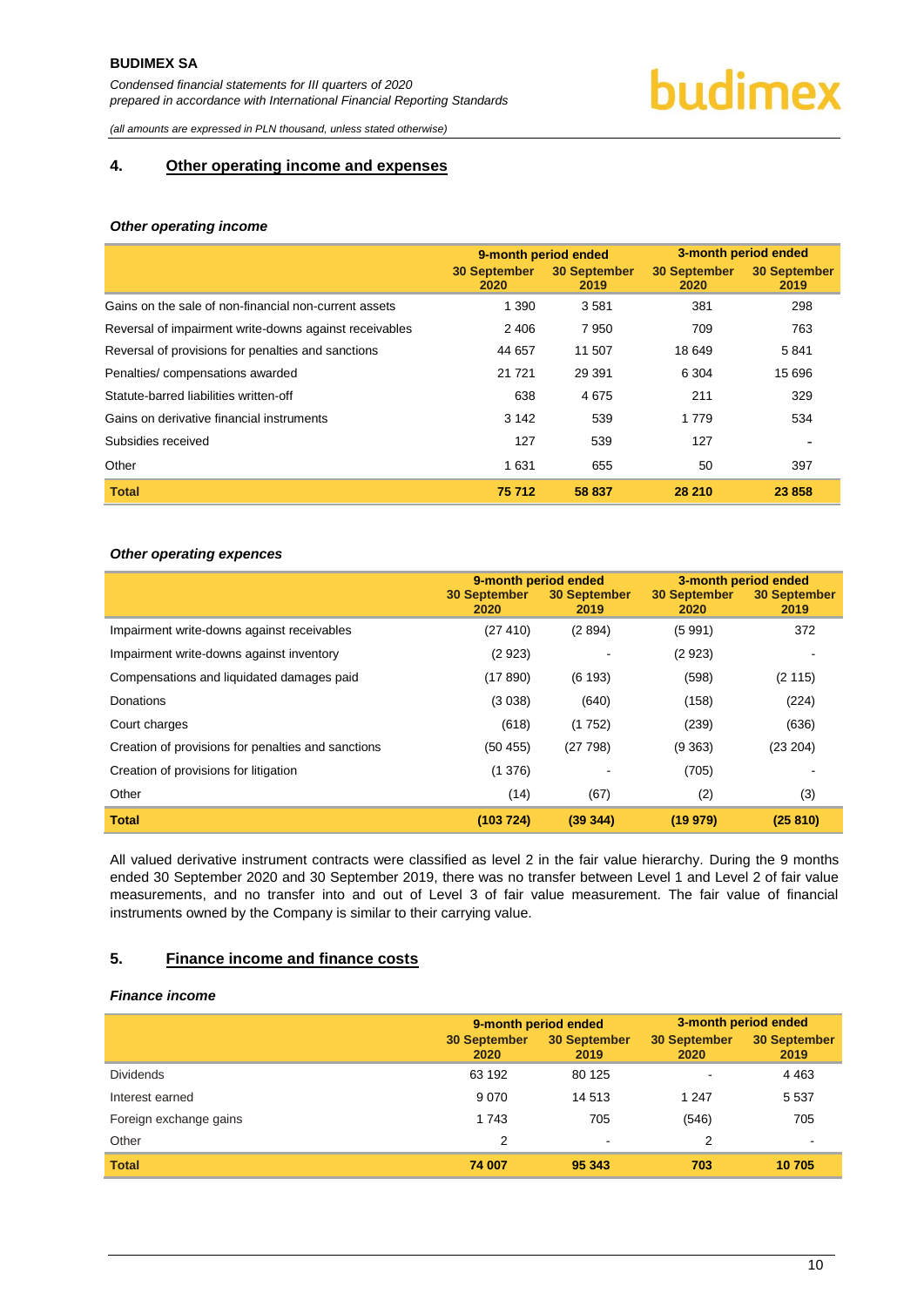*Condensed financial statements for III quarters of 2020 prepared in accordance with International Financial Reporting Standards*

# budimex

*(all amounts are expressed in PLN thousand, unless stated otherwise)*

#### *Finance cost*

|                                                   | 9-month period ended |                             | 3-month period ended        |                             |
|---------------------------------------------------|----------------------|-----------------------------|-----------------------------|-----------------------------|
|                                                   | 30 September<br>2020 | <b>30 September</b><br>2019 | <b>30 September</b><br>2020 | <b>30 September</b><br>2019 |
| Interest expense                                  | (3436)               | (4686)                      | (1 237)                     | (1657)                      |
| Discount of retentions for construction contracts | (4826)               | (4813)                      | (1130)                      | (1410)                      |
| Cost of bank commissions and guarantees           | (19 142)             | (16 483)                    | (6737)                      | (5841)                      |
| Foreign exchange losses                           | $\blacksquare$       |                             | ۰.                          | 116                         |
| Other                                             | (14)                 | (26)                        | 2                           |                             |
| <b>Total</b>                                      | (27418)              | (26008)                     | (9102)                      | (8791)                      |

# <span id="page-13-0"></span>**6. Other significant information on activity of Budimex SA in the period of three quarters of 2020**

### *Provisions for liabilities and other charges*

|                                              | 30 September 2020 | 31 December 2019 |
|----------------------------------------------|-------------------|------------------|
| Provisions for litigation proceedings        | 24 371            | 22 990           |
| Provisions for penalties and other sanctions | 118 949           | 113 151          |
| Provisions for warranty repairs              | 538 147           | 426 581          |
| <b>Total</b>                                 | 681 467           | 562722           |
| of which:                                    |                   |                  |
| - long-term                                  | 459 689           | 353 932          |
| - short-term                                 | 221 778           | 208 790          |

#### *Income tax in the income statement*

|                                    | 30 September 2020 | 30 September 2019 |
|------------------------------------|-------------------|-------------------|
| Income tax - current               | (147 487)         | (94377)           |
| Income tax - deferred              | 93 758            | 35 500            |
| Income tax in the income statement | (53 729)          | (58 877)          |

#### *Other information*

|                                                                                                    | 9-month period ended |                   |  |
|----------------------------------------------------------------------------------------------------|----------------------|-------------------|--|
|                                                                                                    | 30 September 2020    | 30 September 2019 |  |
| Value of property, plant and equipment and intangible assets purchased or<br>started to be leased: | 76 563               | 100 316           |  |
| - of which: plant and machinery                                                                    | 37 705               | 9471              |  |

As at 30 September 2020 contractual obligations made by the Company for the purchase of property, plant and equipment amounted to PLN 190 thousand. Contractual obligations made by the Company for the purchase of property, plant and equipment as at 31 December 2019 amounted to PLN 212 thousand.

In the 9-month period of 2020 Budimex SA recorded an increase in the level of cash and cash equivalents, which results, inter alia, from high operating flows realized in the initial phase of newly signed infrastructure contracts. In addition, as at 30 September 2020, there was a cyclical increase in the balance of the valuation of construction contracts on the asset side compared to the end of 2019, related to a higher scale of work performed and not invoiced. On the other hand, the increase in the balance of long-term provisions results from the identified risk of the necessity to perform warranty repairs on the ongoing and completed construction contracts. Apart from that, there were no other significant changes in the items of the statement of financial position.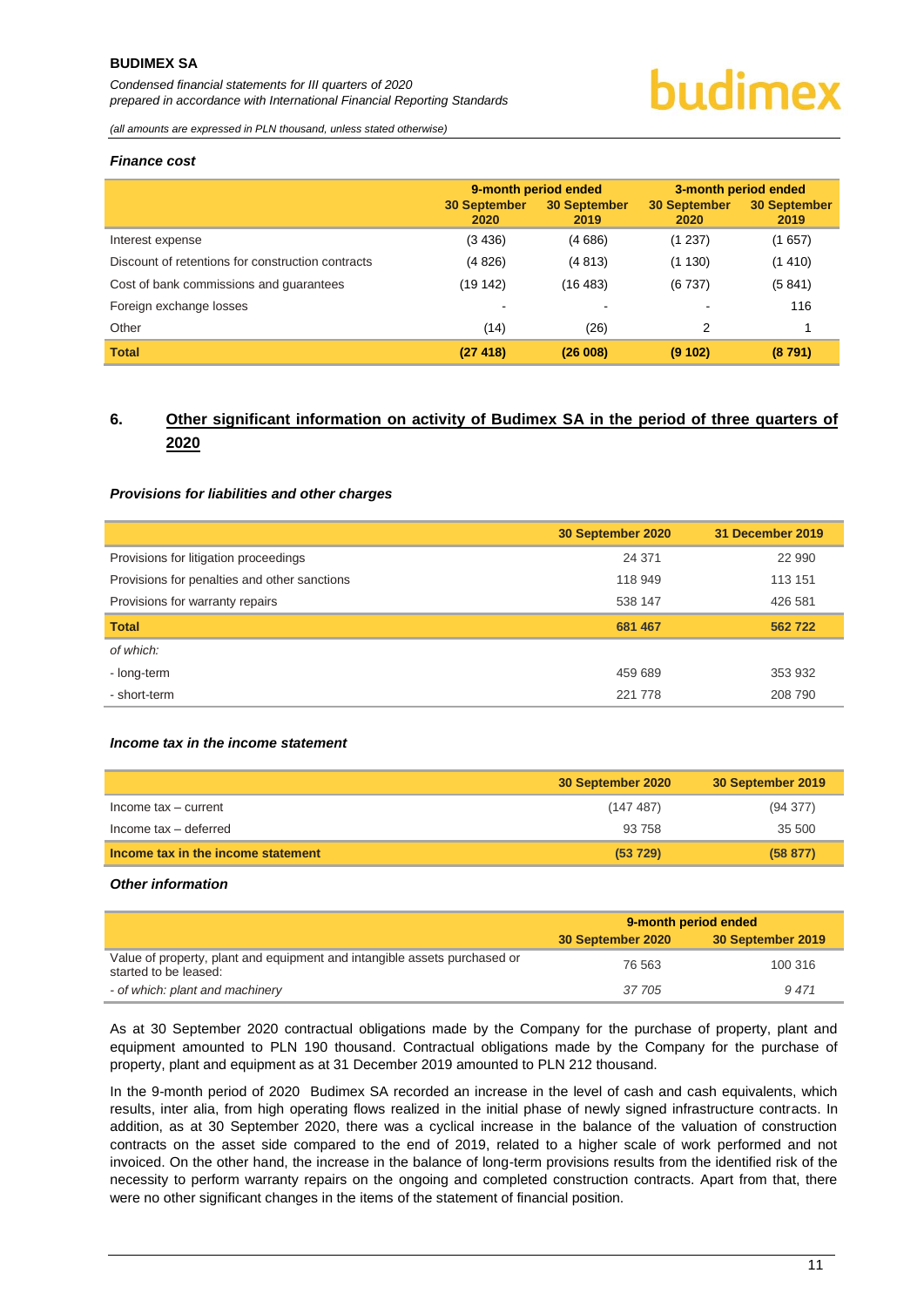*(all amounts are expressed in PLN thousand, unless stated otherwise)*

### <span id="page-14-0"></span>**7. Net sales of finished goods, goods for resale, raw materials and services, by category**

In the 9-month period of 2020 and 2019 net sales of finished goods, goods for resale, raw materials and services, by type of good or service, were as follows:

| <b>Product/service type</b>                                                    | 9-month period ended |                   |  |
|--------------------------------------------------------------------------------|----------------------|-------------------|--|
|                                                                                | 30 September 2020    | 30 September 2019 |  |
| Sales of construction and assembly services                                    | 5 275 851            | 4 929 455         |  |
| Sales of other services                                                        | 25 703               | 37 438            |  |
| Sales of goods for resale and raw materials                                    | 17 395               | 8481              |  |
| Total sales of finished goods, goods for resale, raw<br>materials and services | 5 318 949            | 4 975 374         |  |

In the 9-month period of 2020 and 2019 net sales of finished goods, goods for resale, raw materials and services, by geographical area, were as follows:

| <b>Region</b>                                                                  | 9-month period ended |                   |  |
|--------------------------------------------------------------------------------|----------------------|-------------------|--|
|                                                                                | 30 September 2020    | 30 September 2019 |  |
| Poland                                                                         | 5 0 9 3 1 5 9        | 4 747 195         |  |
| Germany                                                                        | 137 929              | 138 496           |  |
| Other EU countries                                                             | 87861                | 89 683            |  |
| Total sales of finished goods, goods for resale, raw<br>materials and services | 5 318 949            | 4 975 374         |  |

In the 9-month period of 2020 and 2019 net sales of finished goods, goods for resale, raw materials and services, by type of construction, were as follows:

| <b>Type of construction</b>                                                    | 9-month period ended |                   |  |  |
|--------------------------------------------------------------------------------|----------------------|-------------------|--|--|
|                                                                                | 30 September 2020    | 30 September 2019 |  |  |
| Land-engineering                                                               | 2 502 724            | 2 172 977         |  |  |
| Railway                                                                        | 1 044 726            | 789 261           |  |  |
| General construction, of which:                                                | 1 728 401            | 1 967 217         |  |  |
| - non-housing                                                                  | 1 2 8 1 3 4 2        | 1 479 902         |  |  |
| - housing                                                                      | 447 059              | 487315            |  |  |
| Other                                                                          | 43 098               | 45 919            |  |  |
| Total sales of finished goods, goods for resale, raw<br>materials and services | 5 318 949            | 4 975 374         |  |  |

### <span id="page-14-1"></span>**8. Related party transactions**

Transactions with related parties made in the 9-month period of 2020 and 2019 and unsettled balances of receivables and liabilities as at 30 September 2020 and 31 December 2019 are presented in the tables below.

Transactions with related parties are made on an arm's length basis.

|                                                             |                                    | <b>Receivables</b> | <b>Liabilities</b>                 |        |  |
|-------------------------------------------------------------|------------------------------------|--------------------|------------------------------------|--------|--|
|                                                             | 30 September 2020 31 December 2019 |                    | 30 September 2020 31 December 2019 |        |  |
| Parent Company and related parties<br>(the Ferrovial Group) |                                    | 2 4 9 3            | 18 950                             | 22 261 |  |
| Subsidiary companies                                        | 238 131                            | 157 057            | 12720                              | 16 992 |  |
| Associates                                                  | 48                                 | 56                 | 3                                  | 2      |  |
| Jointly controlled entities                                 | 1974                               | 2 1 7 2            | 707                                | 759    |  |
| Other related parties - other                               | 17                                 | 4                  | ۰                                  |        |  |
| Total                                                       | 240 170                            | 161 782            | 32 380                             | 40 014 |  |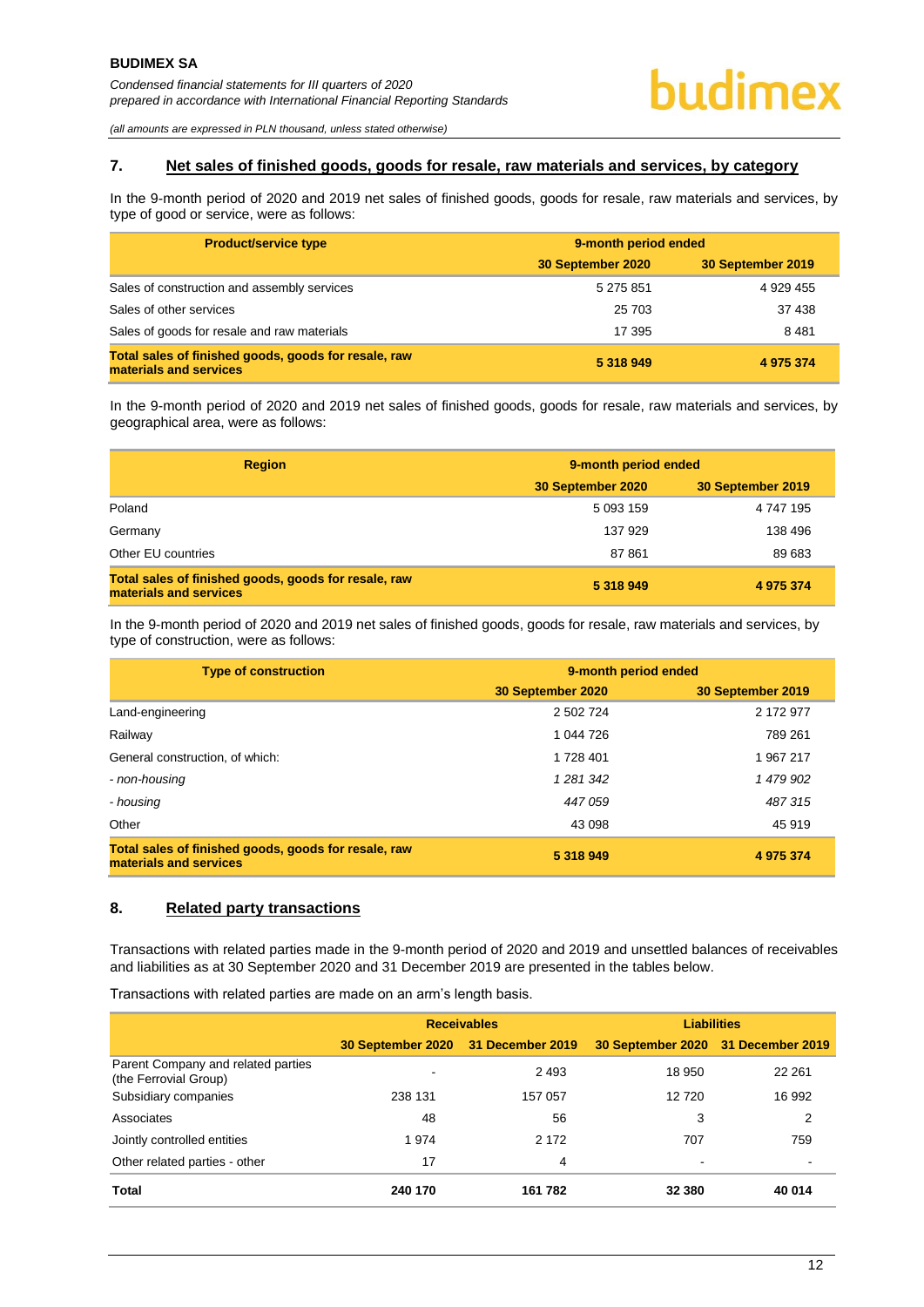*Condensed financial statements for III quarters of 2020 prepared in accordance with International Financial Reporting Standards*

# hudimex

*(all amounts are expressed in PLN thousand, unless stated otherwise)*

|                      | <b>Loans granted</b> |                                                                       | Loans taken out |  |
|----------------------|----------------------|-----------------------------------------------------------------------|-----------------|--|
|                      |                      | 30 September 2020 31 December 2019 30 September 2020 31 December 2019 |                 |  |
| Subsidiary companies | 1 758                | 5 3 6 9                                                               |                 |  |
| <b>Total</b>         | 1758                 | 5 3 6 9                                                               |                 |  |

|                                                             | Sales of finished goods and services<br>and other operating income<br>9-month period ended 30 September |         | Purchase of finished goods and<br>services and other operating expenses |          |
|-------------------------------------------------------------|---------------------------------------------------------------------------------------------------------|---------|-------------------------------------------------------------------------|----------|
|                                                             |                                                                                                         |         | 9-month period ended 30 September                                       |          |
|                                                             | 2020                                                                                                    | 2019    | 2020                                                                    | 2019     |
| Parent Company and related parties<br>(the Ferrovial Group) |                                                                                                         |         | (20 526)                                                                | (6 204)  |
| Subsidiary companies                                        | 697 949                                                                                                 | 567 147 | (62612)                                                                 | (42 456) |
| Associates                                                  |                                                                                                         | 3 3 7 6 | (437)                                                                   | (1181)   |
| Jointly controlled entities                                 | 412                                                                                                     | 453     |                                                                         |          |
| Other related entities - other                              | 10                                                                                                      |         |                                                                         |          |
| Other related entities – through key<br>personnel*          |                                                                                                         |         | (211)                                                                   | (2)      |
| Total transactions with related parties                     | 698 371                                                                                                 | 570 976 | (83786)                                                                 | (49 843) |

|                                                             | <b>Finance income</b><br>9-month period ended<br><b>30 September</b> |         | <b>Finance costs</b><br>9-month period ended<br><b>30 September</b> |      |
|-------------------------------------------------------------|----------------------------------------------------------------------|---------|---------------------------------------------------------------------|------|
|                                                             | 2020                                                                 | 2019    | 2020                                                                | 2019 |
| Parent Company and related parties<br>(the Ferrovial Group) | ٠                                                                    |         |                                                                     | (12) |
| Subsidiary companies                                        | 63 256                                                               | 82 342  |                                                                     |      |
| Associates                                                  | -                                                                    | 2 1 0 3 |                                                                     |      |
| <b>Total transactions with related parties</b>              | 63 256                                                               | 84 445  |                                                                     | (12) |

\*) Other related parties comprise also entities on which the key management person of the Company or his close relative exercises significant influence or possesses a significant number of voting rights.

# <span id="page-15-0"></span>**9. Description of significant achievements or failures of Budimex SA in the III quarter of 2020, key events concerning the Company's operations and significant events after 30 September 2020**

In the period of three quarters of 2020 the results of Budimex SA have improved in comparison with the corresponding period of the previous year. Profitability improvement resulted mainly from the completion of the difficult contracts signed 2-3 years ago which were carried out in the environment of progressive cost inflation. Stabilization of materials and services prices observed in the last quarters positively affected the average profitability of the project portfolio in infrastructure, railway and, apart from standalone projects, general construction segments. In addition, favorable weather conditions positively affected the efficiency of realization of the projects which also resulted in the relatively high sales revenues in analyzed period. Moreover, profitability of the newly signed contracts in general construction and infrastructure segments is constantly improving.

The order portfolio of Budimex SA is profitable and ensures adequate workload for subsequent quarters. In the three quarters the Company increased the value of the order portfolio in the road infrastructure by signing new contracts in "design and build" formula in the amount of PLN 3.1 billion, which will allow to optimize production capacity in the segment in the upcoming 2-3 years. What is more, on the 7th July 2020 the Company signed a contract for the construction works related to the redevelopment of railway station Warszawa Zachodnia which total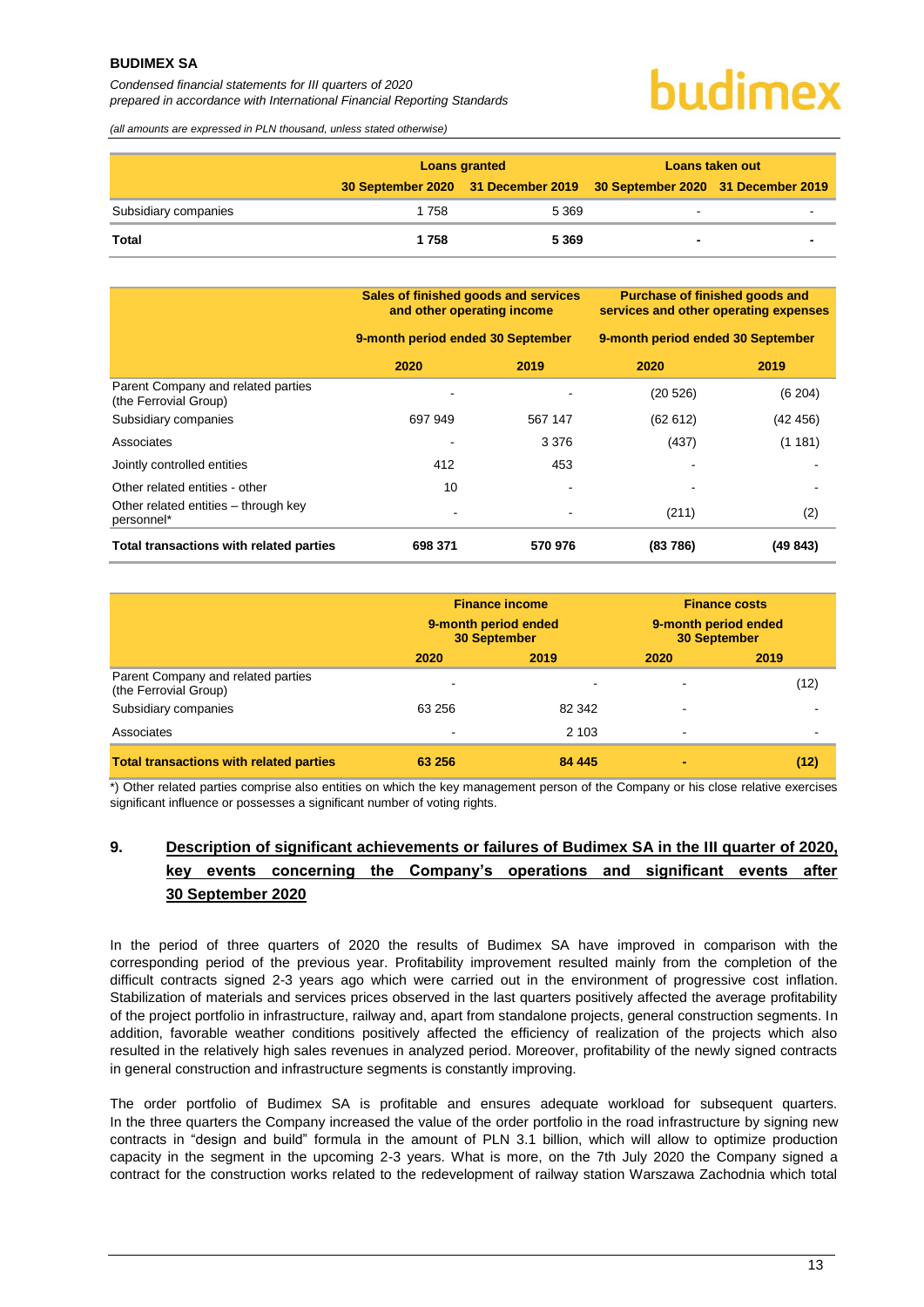*(all amounts are expressed in PLN thousand, unless stated otherwise)*

value amounts to PLN 1.76 billion. That is why a further dynamic growth of the railway segment share in sales structure of Budimex SA is expected.

As a result of improved profitability of ongoing contracts and also thanks to the effective working capital management and received advances, cash position of the Company is stable and allows for uninterrupted operation. Noticeable increase of cash is also supported by positive operating inflows, generated in the first stages of new infrastructure contracts. Taking into account a relatively high level of cash the Company consistently offers earlier payments for subcontractors and suppliers, supporting their liquidity in the difficult market situation. On the other hand we also do observe responsible approach of the main contractors (GDDKiA and PKP PLK), who maintain the commissioning processes efficiently and make their payments in accordance with agreed schedule without any delays.

Information on the most important contracts signed by the Company or those where the offer of the Company was rated the highest was disclosed in the form of current reports published on the Company's website.

State of epidemic, which was introduced in Poland on 20 March 2020, had an impact on a few contracts, which are mainly carried-out abroad. According to the estimates of the Company the impact on the operating profit amounts to approximately minus PLN 31 million. Threat related to the spreading of the coronavirus resulted in changes in work organization rules, among others, by the introduction of a temporary possibility of remote work, providing disinfection measures for employees or reorganization of the office space to ensure compliance with the recommendations of the Main Sanitary Inspectorate. Currently, contracts are performed without major disruptions, we do not observe any significant problems which might affect suppliers or subcontractors. Cooperation with clients is effective and adapted to the current reality, and payments for completed works are settled on time.

During three quarters of 2020 Budimex SA transferred more than PLN 2 million in a form of donations and grants to fight against the effects of coronavirus pandemic. The Company donated hospitals, nursing homes and other medical facilities where COVID-19 patients are treated. Part of donations was also granted to public benefit organizations which help the local communities to counteract against spreading of the pandemic.

In the period from 30 September 2020 to the date of preparation of these condensed financial statements there has been a significant increase in coronavirus infections among the employees of Budimex SA. However, these cases are dispersed throughout the country and therefore it does not affect the Company's operations significantly.

In the period from 30 September 2020 to the date of preparation of these condensed financial statements no other significant events took place.

### <span id="page-16-0"></span>**10. Proceedings pending as at 30 September 2020 before court, competent arbitration body or any public administration authority**

The total value of legal proceedings pending in respect of liabilities and receivables as at 30 September 2020 was PLN 685 948 thousand. Excess of the value of proceedings against Budimex SA over proceedings relating to claims of the Company amounted to PLN 41 410 thousand.

On the basis of the information at hand, the total value of legal proceedings pending in respect of liabilities of Budimex SA as at 30 September 2020 was PLN 363 679 thousand. The proceedings pending in respect of Budimex SA relate to the operating activities of the Company.

The largest claim in dispute was submitted on 24 July 2017 by Muzeum Śląskie in Katowice against Budimex SA and Ferrovial Agroman SA, operating as a consortium, in connection with the performance of the contract called "Construction of new premises of Muzeum Śląskie in Katowice" concluded on 7 June 2011. The claimant requested that either the amount of PLN 122 758 thousand, together with statutory interest calculated as of the date of claim filing, was awarded jointly and severally against the defendants towards undue performance of the contract, or the defendants were ordered to reduce contract transaction price by the amount of PLN 34 675 thousand being the reimbursement of the unfairly, as stated by the claimant, paid contract consideration. Art. 471 of the Civil Code was named as the basis for the principal claim, while the provisions of contractor warranty for defects in the constructed facility – for the alternative claim (*żądanie ewentualne*).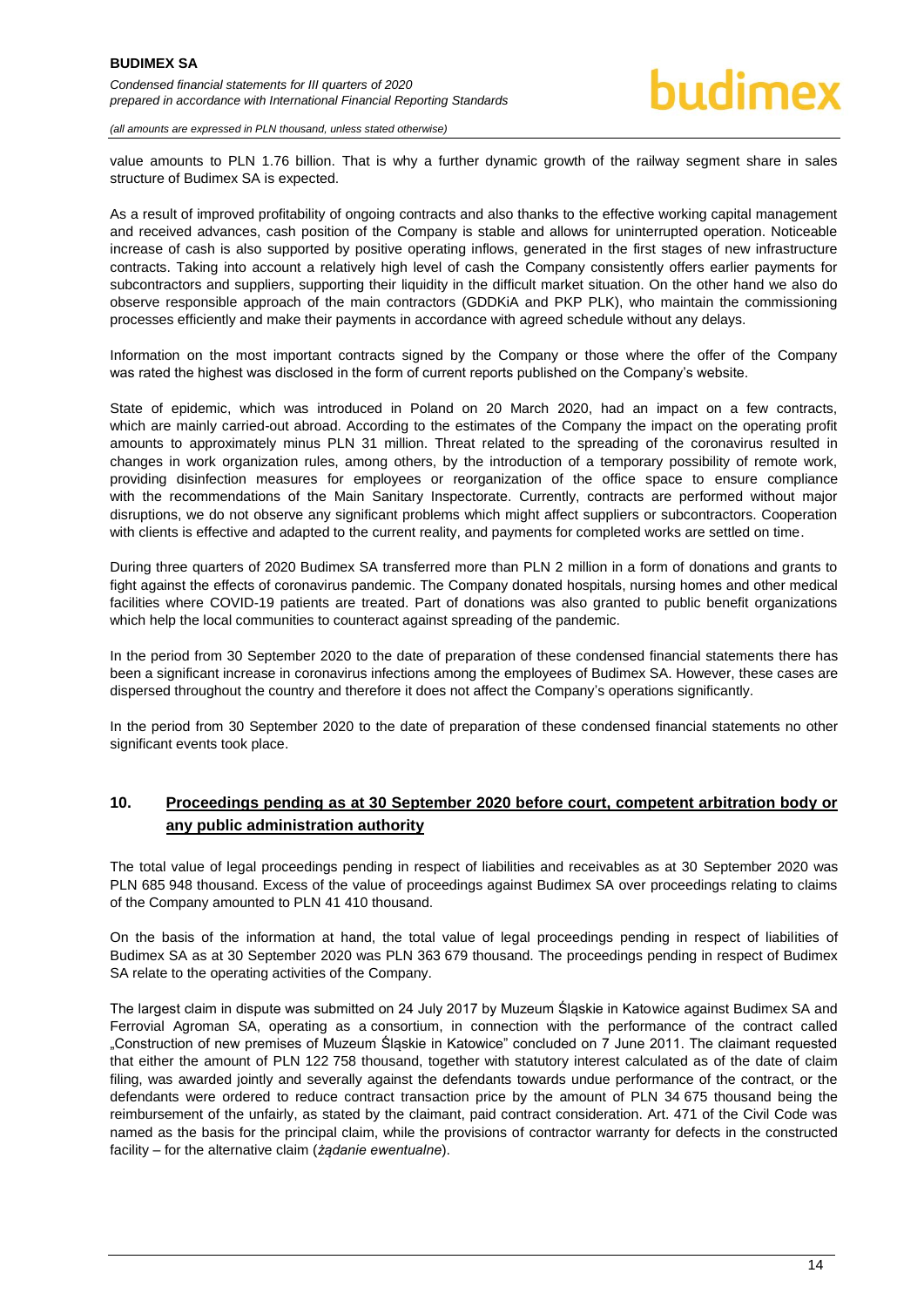*Condensed financial statements for III quarters of 2020 prepared in accordance with International Financial Reporting Standards*

# hudimex

*(all amounts are expressed in PLN thousand, unless stated otherwise)*

In the opinion of the Management Board of Budimex SA, the claim is unjustified. The irregularities, if any, which the claimant names as the basis for its action do not result from contract performance or undue performance by the consortium. In addition, due contract performance was confirmed by the claimant by the issued Certificate of Acquisition and Certificate of Completion of premises of Muzeum Śląskie in Katowice. In the opinion of the Management Board, the reported provisions cover the risks related to contract performance. Budimex SA filed its reply to said claim on 31 October 2017. It was supplemented by Budimex SA in January 2018. Ferrovial Agroman SA files its request to the claim on 22 October 2018. The first hearing took place on 11 March 2019, during which the court obliged the parties to pay an advance towards the remuneration of the research institute, which will prepare an opinion on the case. As at the date of the report, the date of the next hearing is not known.

Another significant case concerns a request for arbitration submitted by Steinmüller Babcock Environment GmbH ("Steinmüller") on 20 December 2019 to the Secretariat of the International Court of Arbitration at the International Chamber of Commerce in Paris. The application is based on the allegations of breach by Budimex SA of the consortium agreement concluded between Budimex SA and Steinmüller in connection with the joint performance of construction works regarding the public procurement under the name "Construction of a new heat and power plant in Vilnius - Lot 1" for JSC "Vilniaus kogeneracine jegaine" with its seat in Vilnius (Lithuania) and includes a request that the adjudicating team establish intra-consortium liability of Budimex SA towards the claimant for any damage or claims that arose (or may arise) as a result of alleged delayed or improper performance by Budimex SA of its scope of work for which the consortium may be liable. For the purposes of the arbitration proceedings, Steinmüller determined the value of its claims at EUR 25 million, i.e. PLN 105 875 thousand.

In the opinion of the Management Board of Budimex SA, the claims covered by the Request for Arbitration are groundless and, above all, premature. The consortium submitted a number of claims to the contract engineer for an extension of the time for completion of the works, for reasons both beyond the control of the parties to the contract and dependent solely on the contracting authority.

In response, on 28 February 2020 Budimex SA submitted a response to the request for arbitration along with counterclaims against Steinmüller. Budimex SA demands that the adjudication team dismisses Steinmüller's claims entirely as unfounded, and also presented counterclaims against Steinmüller, in particular for a recognition that the delays in the performance of the construction works are due to reasons attributable to Steinmüller. The estimated value of mutual claims of Budimex SA against Steinmüller was determined at EUR 26 537 thousand, i.e. PLN 114 904 thousand.

On 27 May 2020 the parties and the adjudicating panel signed the act of mission. According to the agreed procedure schedule, Steinmüller should file a claim by 18 December 2020, Budimex SA should file a response and counterclaim by 30 April 2021, and the hearing is to be held in the third quarter of 2022.

Another legal proceedings with a material value relate to the claim filed on 5 March 2008 by Miejskie Wodociągi i Kanalizacja w Bydgoszczy Sp. z o.o. requesting that the amount of PLN 25 252 thousand be awarded jointly and severally against the consortium to which the Budimex SA and Budimex Dromex SA belonged. The claim relates to the replacement of contractor costs incurred by the investor when the consortium rescinded the contract. The share of the companies in the consortium was 90%, therefore the value of the claim for which Budimex SA is presently liable is PLN 22 727 thousand. On 12 July 2017, the court of the first instance awarded against Budimex SA only the amount of PLN 22 thousand (towards reimbursement of the costs of expert opinions commissioned by the claimant), and dismissed the claim in its entirety. The appeal against court decision was filed both by the claimant (as regards the entire claim), and the defendant (as regards the part of the verdict regarding the amount of PLN 22 thousand). Currently, the parties await setting the date for the hearing before the court of the second instance.

As at the date of this report, the final outcome of the remaining proceedings is not known. For all legal proceedings which – according to the Company – may finish in an unfavourable way, provisions were recognised in the amount that takes into account the risk estimated by the Company.

The total value of legal proceedings pending in respect of claims of Budimex SA amounted to PLN 322 269 thousand as at 30 September 2020. Apart from the above described case brought by Budimex SA against Steinmüller Babcock Environment GmbH, the remaining proceedings relate mainly to the recovery of overdue receivables from business partners and to additional claims in respect of the construction work performed. As at the date of this report, the final outcome of the proceedings is not known.